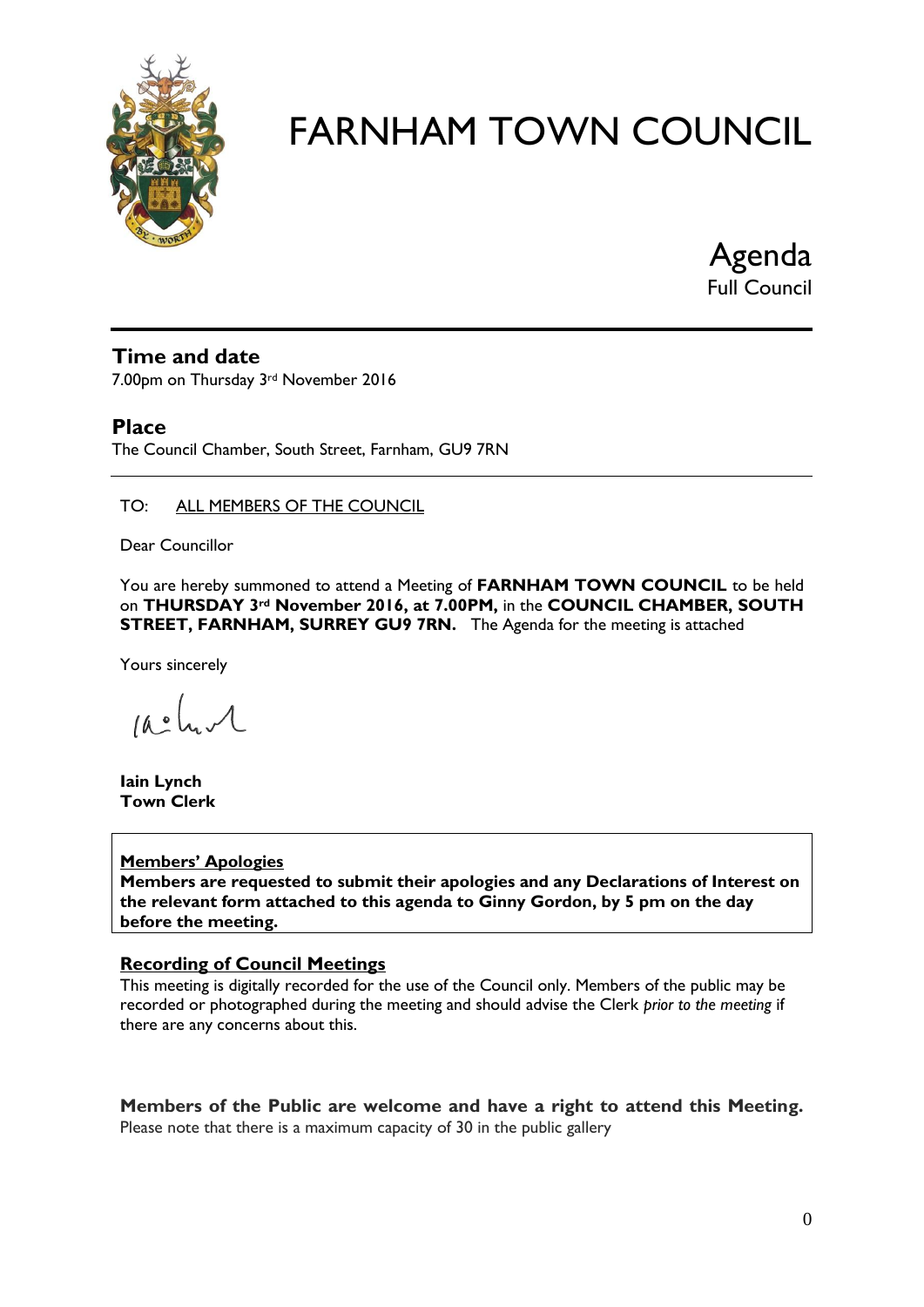

## Disclosure of Interests Form

Notification by a Member of a disclosable pecuniary interest in a matter under consideration at a meeting (Localism Act 2011).

*Please use the form below to state in which Agenda Items you have an interest.* 

*If you have a disclosable pecuniary or other interest in an item, please indicate whether you wish to speak (refer to Farnham Town Council's Code of Conduct for details)*

As required by the Localism Act 2011, **I hereby declare** that I have a disclosable pecuniary or personal interest in the following matter(s).

FULL COUNCIL:

Date 3<sup>rd</sup> November 2016

Name of Councillor ……………………………………………………

|                          | <b>Nature of interest (please</b><br>tick/state as appropriate)                                    |              |                                                                           |
|--------------------------|----------------------------------------------------------------------------------------------------|--------------|---------------------------------------------------------------------------|
| Agenda<br><b>Item No</b> | I am a<br><b>Waverley</b><br><b>Borough</b><br>Councillor /<br><b>Surrey County</b><br>Councillor* | Other reason | <b>Type of interest</b><br>(disclosable pecuniary<br>or Other) and reason |
|                          |                                                                                                    |              |                                                                           |
|                          |                                                                                                    |              |                                                                           |
|                          |                                                                                                    |              |                                                                           |
|                          |                                                                                                    |              |                                                                           |
|                          |                                                                                                    |              |                                                                           |

## \* Delete as appropriate

k:\COMMITTEES\Interests Forms\Declaration of Interests Form Jun 12 A4.doc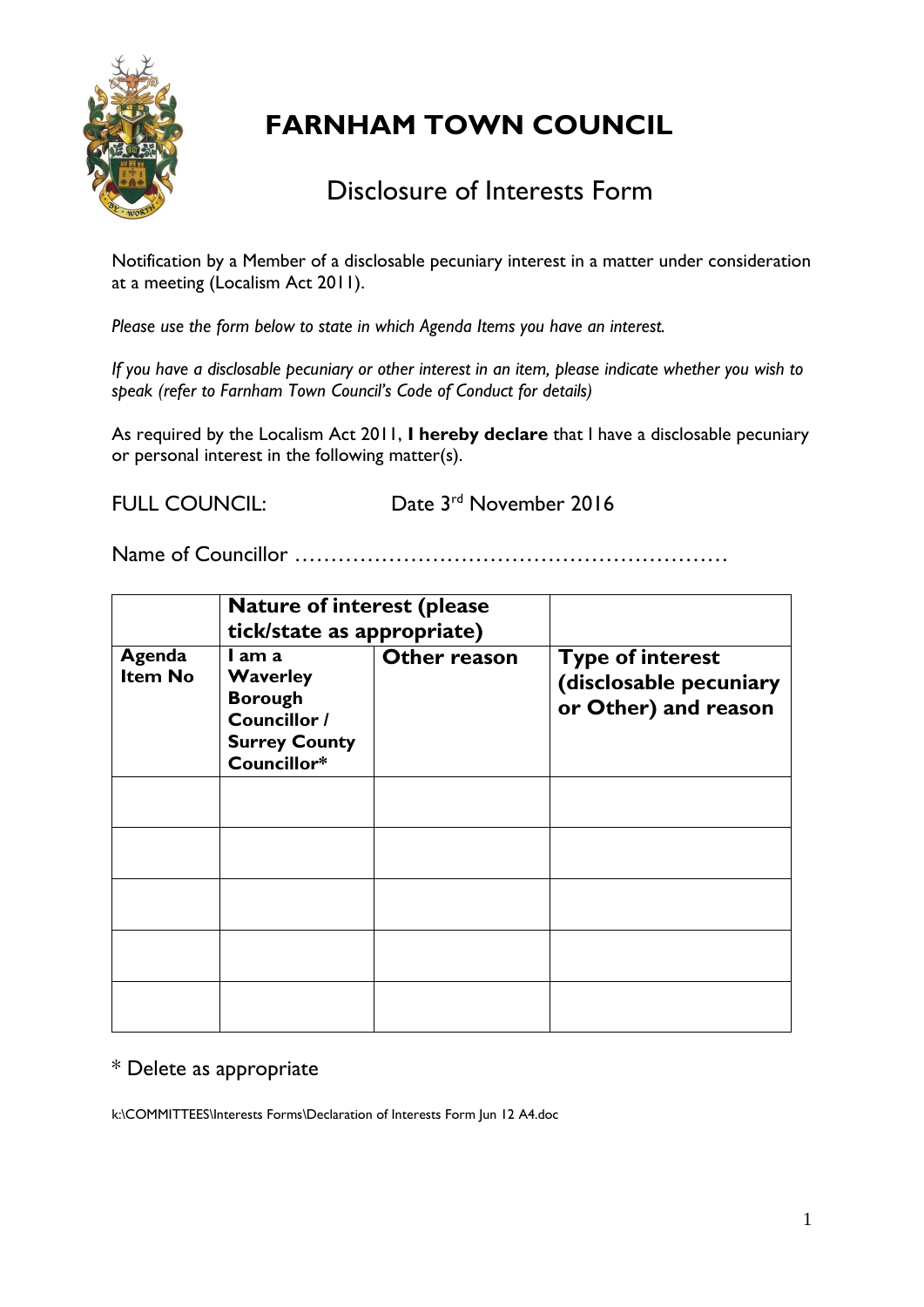

Agenda Full Council

## **Time and date**

7.00pm on Thursday 3rd November 2016

#### **Place**

The Council Chamber, South Street, Farnham

Prior to the start of the meeting prayers will be said by the Reverend David Uffindell of St Andrew's Church, Farnham.

#### **1 Apologies**

To receive apologies for absence.

#### **2 Disclosure of Interests**

To receive from members, in respect of any items included on the agenda for this meeting, disclosure of any disclosable pecuniary or other interests, or of any gifts and hospitality, in line with the Town Council's Code of Conduct.

#### *NOTES:*

- *(i) The following councillors have made a general non-pecuniary interest declaration in relation to being councillors of Waverley Borough Council: Cockburn, Fraser, Frost, Hargreaves, Hill, Hodge, Macleod, Mirylees, Potts, Ward and Williamson.*
- *(ii) The following councillor has made a general non-pecuniary interest declaration in relation to her being a councillor of Surrey County Council: Councillor Frost.*
- *(iii) Members are requested to make declarations of interest, on the form attached, to be returned to ginny.gordon@farnham.gov.uk by 5pm on the day before the meeting.*

*Members are reminded that if they declare a pecuniary interest they must leave before any debate starts unless dispensation has been obtained.*

#### **3 Minutes Minutes Appendix A**

To agree the Minutes of the meeting held on 22nd September 2016

#### **4 Questions and Statements by the Public**

In accordance with Standing Order 10.1, the Town Mayor will invite members of the public present to ask questions or make statements.

At the discretion of the Town Mayor, those members of the public, **residing or working** within the Council's boundary, will be invited to make representations or ask questions in respect of the business on the agenda, or other matters not on the agenda, for a maximum of 3 minutes per person or 20 minutes overall.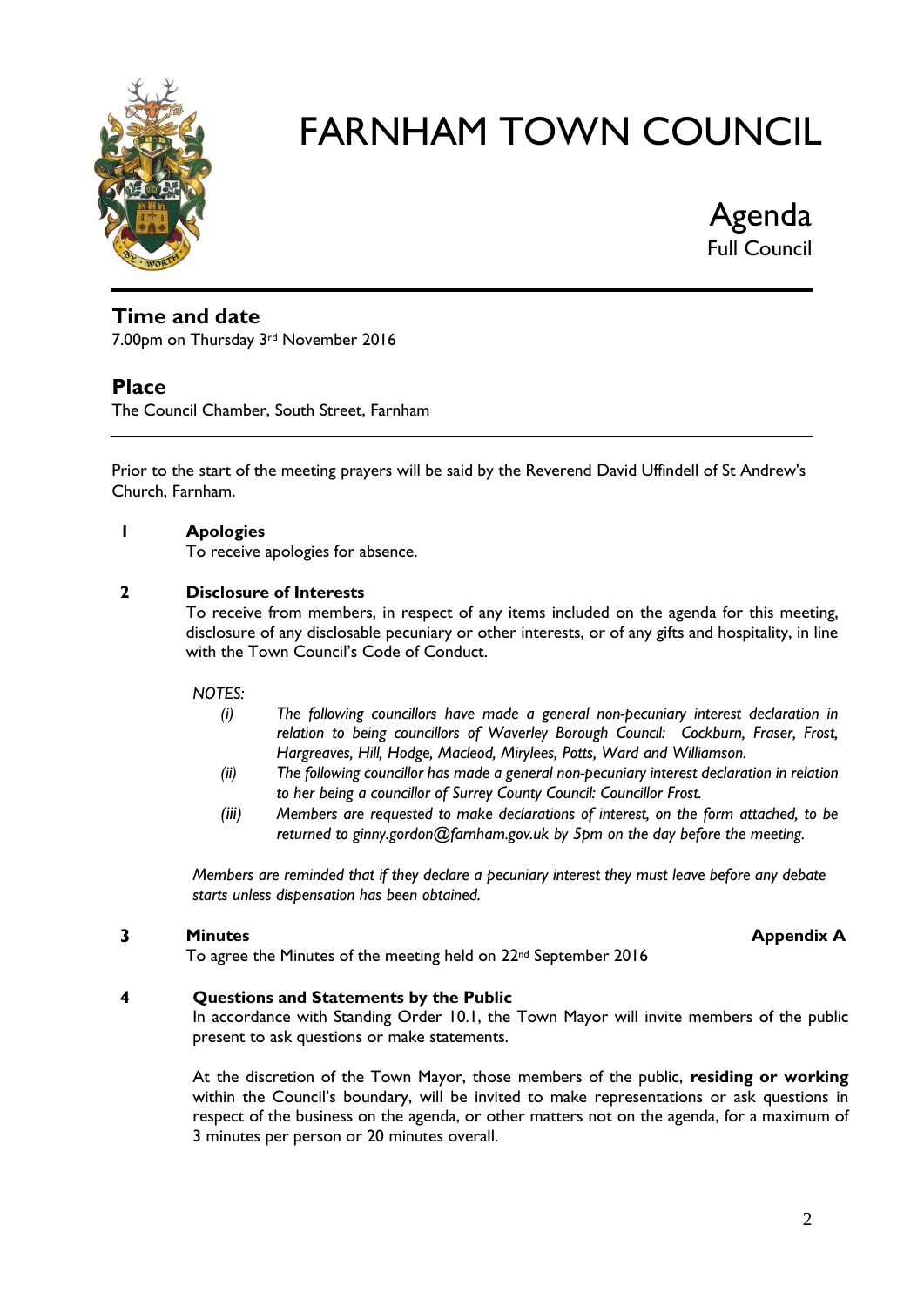#### **5 Town Mayor's Announcements**

To receive the Town Mayor's announcements.

## **Part 1 – Items for Decision**

#### **6 Working Group Notes**

To receive the notes and any recommendations of the following Working Groups:

- i) Community Enhancement held on 28<sup>th</sup> September 2016 **Appendix B**
- ii) Strategy and Finance held on 25<sup>th</sup> October 2016 **Appendix C**
- iii) Tourism and Events held on 1<sup>st</sup> November 2016 **Appendix D**

#### **7 Planning & Licensing Applications Appendices E,F,G,**

- i) To receive the minutes of the Planning & Licensing Consultative Group held on 3rd October, 17th October and 31st October 2016.
- ii) To consider any significant Planning Applications

## **Part 2 – Items to Note**

#### **8 Actions taken under Scheme of Delegation**

#### **9 Reports from other Councils**

To receive from Councillors any updates on matters affecting Farnham from Waverley Borough Council and Surrey County Council

#### **10 Reports from Outside Bodies**

To receive from Members any verbal reports on Outside Bodies.

#### **11 Date of next Meetings**

To note the date of the next meeting as Thursday 15th December 2016

## **Part 3 – Confidential Items**

#### **12 Exclusion of the Press and Public (if required)**

TO PASS A RESOLUTION to exclude members of the public and press from the meeting at Part 3 of the agenda in view of any confidential items under discussion.

\* \* \* \* \* \* \* \* \* \* \* \* \* \* \*

Council Membership:

Councillors: John Ward ( Mayor), Mike Hodge (Deputy Mayor), David Attfield, David Beaman, Carole Cockburn, Paula Dunsmore, John Scott Fraser, Mrs Pat Frost, Jill Hargreaves, Stephen Hill, Sam Hollins-Owen, Mike Hyman, Andy Macleod, Kika Mirylees, Julia Potts, Susan Redfern, Jeremy Ricketts, John Williamson.

Note: The person to contact about this agenda and documents is Iain Lynch, Town Clerk, Farnham Town Council, South Street, Farnham, Surrey, GU9 7RN. Tel: 01252 712667.

Distribution: Full agenda and supporting papers to all Councillors (by post)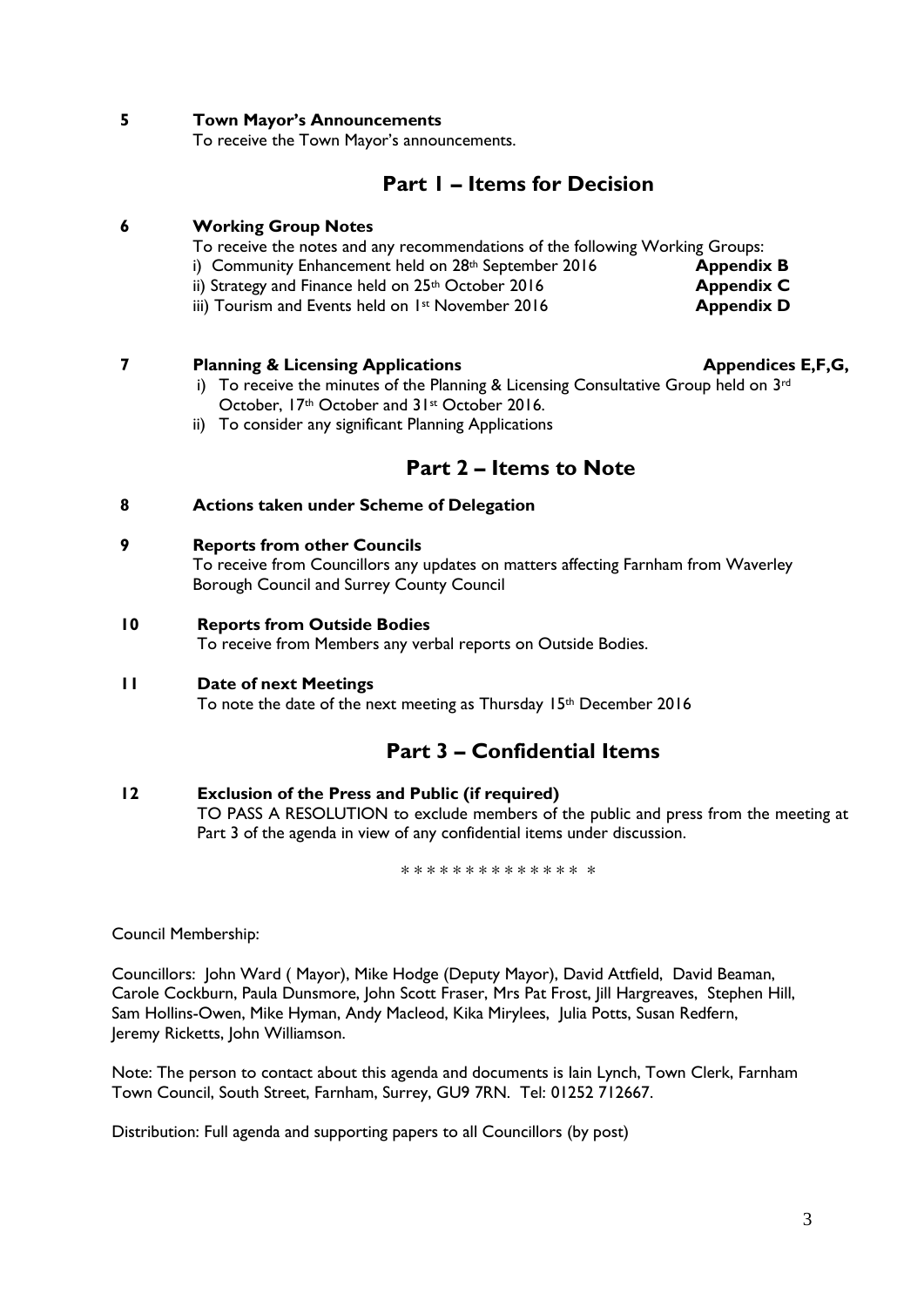



**Time and date**

7.00pm on Thursday 22nd September 2016

#### **Place**

The Council Chamber, South Street, Farnham

#### **Councillors**

- John Ward (Mayor of Farnham)
- \* Mike Hodge (Deputy Mayor)
- A David Attfield
- \* Carole Cockburn
- \* Paula Dunsmore
- \* John Scott Fraser
- \* Pat Frost
- A Jill Hargreaves
- A Stephen Hill
- \* Sam Hollins-Owen
- \* Mike Hyman
- \* Andy Macleod
- A Kika Mirylees
- \* Julia Potts
- A Susan Redfern
- \* Jeremy Ricketts
- \* John Williamson
- \* Present
- A Apologies for absence

#### **Officers Present:**

Iain Lynch (Town Clerk) Ian Kershaw (Assistant Town Clerk)

There were 4 members of the public in attendance.

Prior to the meeting, prayers were said by the Reverend Rachel Sturt of St Peter's Church, Wrecclesham.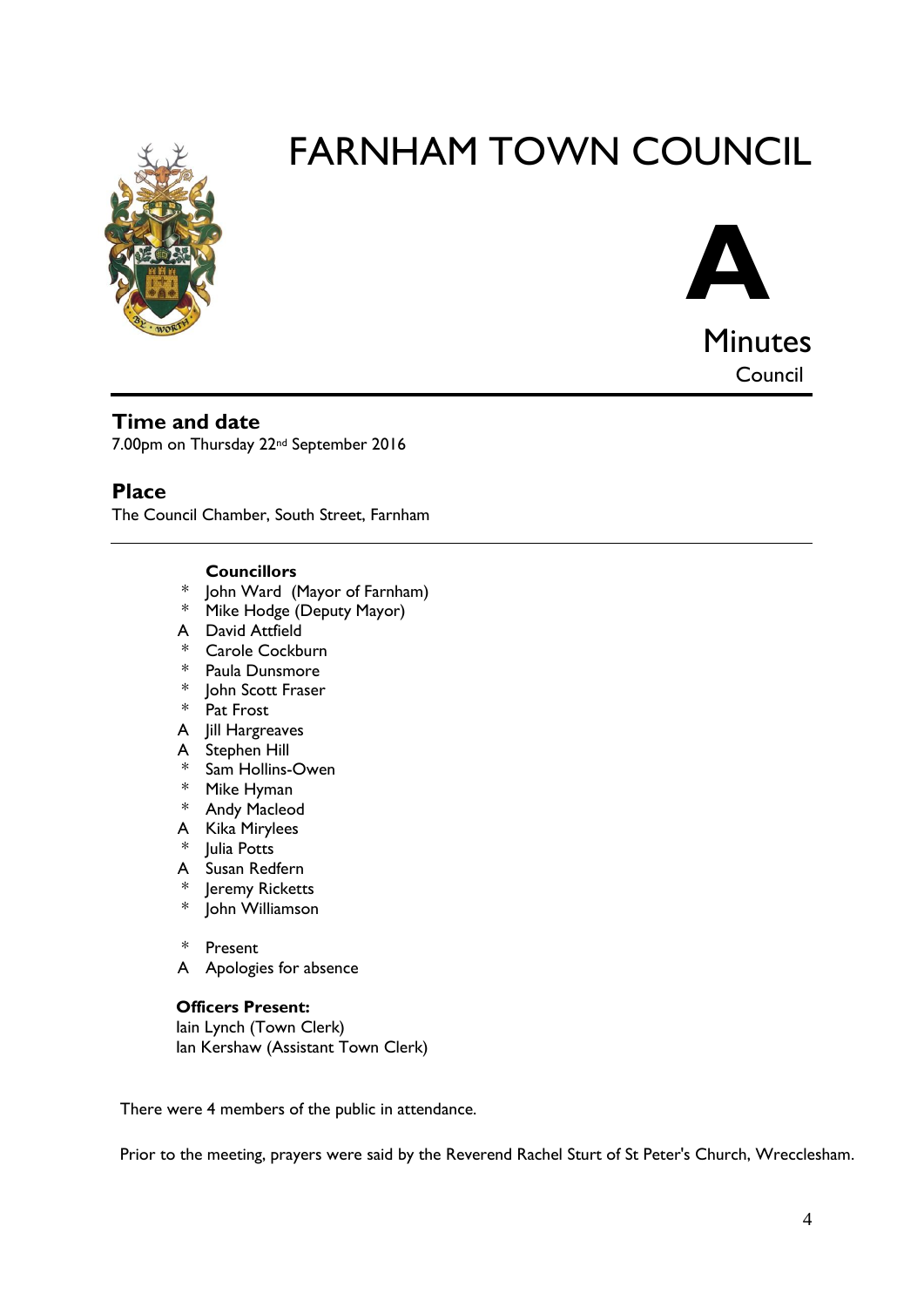#### C050/16 **Apologies for Absence**

Apologies were received from Councillors Attfield, Hargreaves, Hill, Mirylees and Redfern and from Councillor Frost who would arrive late.

#### C051/16 **Minutes**

The Minutes of the Farnham Town Council Meeting held on Thursday 21st July 2016 were agreed and signed by the Mayor as a correct record.

#### C052/16 **Declarations of interests**

Apart from the standard declarations of personal interest by councillors and by those who were dual or triple hatted by virtue of being elected to Waverley Borough Council or Surrey County Council, the following disclosures of interest relating to items on the agenda were made:

- i) Councillor Williamson (pecuniary) as a participant in the Judicial Review of Waverley Borough Council's decision to grant permission for the Brightwells/East Street development.
- ii) Councillor Macleod (pecuniary) as a participant in the Judicial Review of Waverley Borough Council's decision to grant permission for the Brightwells/East Street development.
- iii) Councillor Potts (pecuniary) as Waverley Portfolio holder for the Brightwells/East Street development.

In response to a question over the Planning & Licensing reports, the Town Clerk advised that if individual planning applications were not discussed by Council then Councillors who had previously declared an interest would not need to leave the room.

#### C053/15 **Questions and Statements by the Public**

i) Mr Jones asked what changes had been made to improve the environment since 1993, referring in particular to the condition of pavements, water run-off from buildings and the proliferation of A-boards. The Town Clerk advised that Surrey County Council had recently issued guidance regarding A-boards restricting them to one per premise and adjacent to the building. The Mayor said he was sympathetic regarding pavements and the Town Council would continue to pressure the responsible authorities for their maintenance. He asked the Community Enhancement Working Group to look further at the points raised by Mr Jones.

#### C054/16 **Town Mayor's Announcements**

- i) The Town Mayor's reported the formal notice of the election of Councillor David Beaman following the by-election for Castle Ward on 18th August 2016 and welcomed Councillor Beaman to the meeting.
- ii) The Mayor advised that the Council had received a letter from the Queen's Secretary thanking the Town for her birthday greetings.
- iii) The Mayor congratulated all who were involved in the success of Farnham In Bloom in the regional South & South East in Bloom. Their efforts had resulted in the following awards:
	- It's Your Neighbourhood, Level 3: Advancing Heath End Gardeners
	- It's Your Neighbourhood, Level 5: Outstanding Victoria Garden
	- Gold in the Small Park of the Year category Gostrey Meadow
	- Gold in the Small Park of the Year category Victoria Garden
	- Silver Gilt in the Small Cemetery of the Year category Badshot Lea **Cemetery**
	- Gold in the Town Centre category Farnham in Bloom
	- Town Centre Best in category Farnham in Bloom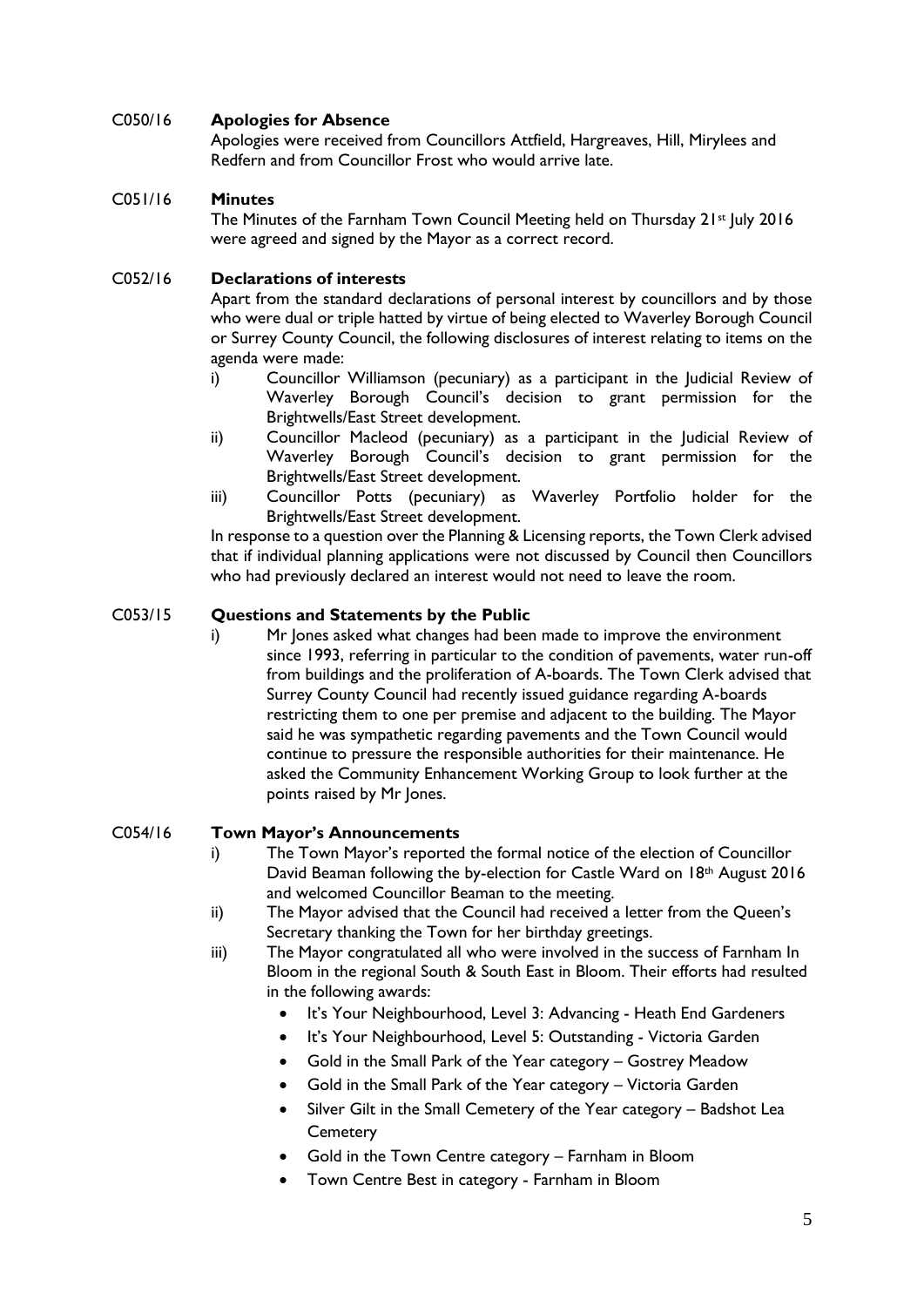- Gold in the Large Town category Farnham in Bloom
- Large Town Best in category Farnham in Bloom
- County Award for Surrey Farnham in Bloom
- Chairman's Award Bishop's Meadow Trust

The Mayor advised that the results of Britain In Bloom would be announced in October.

- iv) The Mayor had attended the presentation by the Lord Lieutenant of the Queen's Award for Voluntary Service to the Frensham Ponds Sailability and congratulated them on this much deserved achievement.
- v) The Mayor had also attended the Ahmaddiyya Jalsa Salana; the Heritage Open Day event at the Castle, the unveiling of the new Cobbett statue outside the Churchill's development, and a number of Armed Forces events.
- vi) The Mayor congratulated Rachel Morris on her Paralympic Gold Medal which deserved the Town's heartiest congratulations and commended all Farnham's Paralympians for their achievements.
- vii) The Mayor would be attending the ordination of the new Bishop of Dorking and also the installation of the new Rector at St Andrews.

#### **Part 1 – Items for Decision**

#### **Working Group Notes**

- **i) Tourism and Events held on 6th September 2016**
- C055/16 Cllr Hodge presented the notes of the Tourism and Events Working group held on  $6<sup>th</sup>$ September. He reported that a new walking festival would take place in May 2017. Councillor Hodge noted that the Music in the Meadow season had been a fantastic success with high numbers of people attending each event. A series of winter music events would be piloted at a venue to be announced.

Cllr Hodge advised that preparations were in hand for Christmas events including the Lights switch-on and the Christmas market.

#### **ii) Cemeteries and Appeals held on 8th September 2016**

 $C056/16$  Councillor Cockburn reported on the Cemeteries and Appeals meeting held on  $8<sup>th</sup>$ September welcoming the appointment of Iain McCready as Business and Contracts Officer overseeing the cemeteries. She noted the good work done by the Outside Services Team to improve Badshot Lea Cemetery noting that feedback from South And South East in Bloom was that additional planting would enhance the cemetery. The Working Group had reviewed the Memorial Repairs programme and recommended that the scheme of delegation be amended authorising the Town Clerk to oversee a rolling programme of memorial repairs within the Council's allocated budget of £5,000.

#### **It was RESOLVED** *nem con* **Town Clerk be authorised to fix memorials of merit within the allocated budget as part of a rolling programme of repairs.**

C057/16 The Mayor explained that while the legal quorum for the Council was six, the Town Council Standing Orders specified a quorum of 10. Due to the potential need for a number of Members to declare pecuniary interests and leave the Chamber if there were to be discussion of the Judicial Review of the Waverley Borough Council Brightwells/East Street development, the asked that Council suspend Standing Order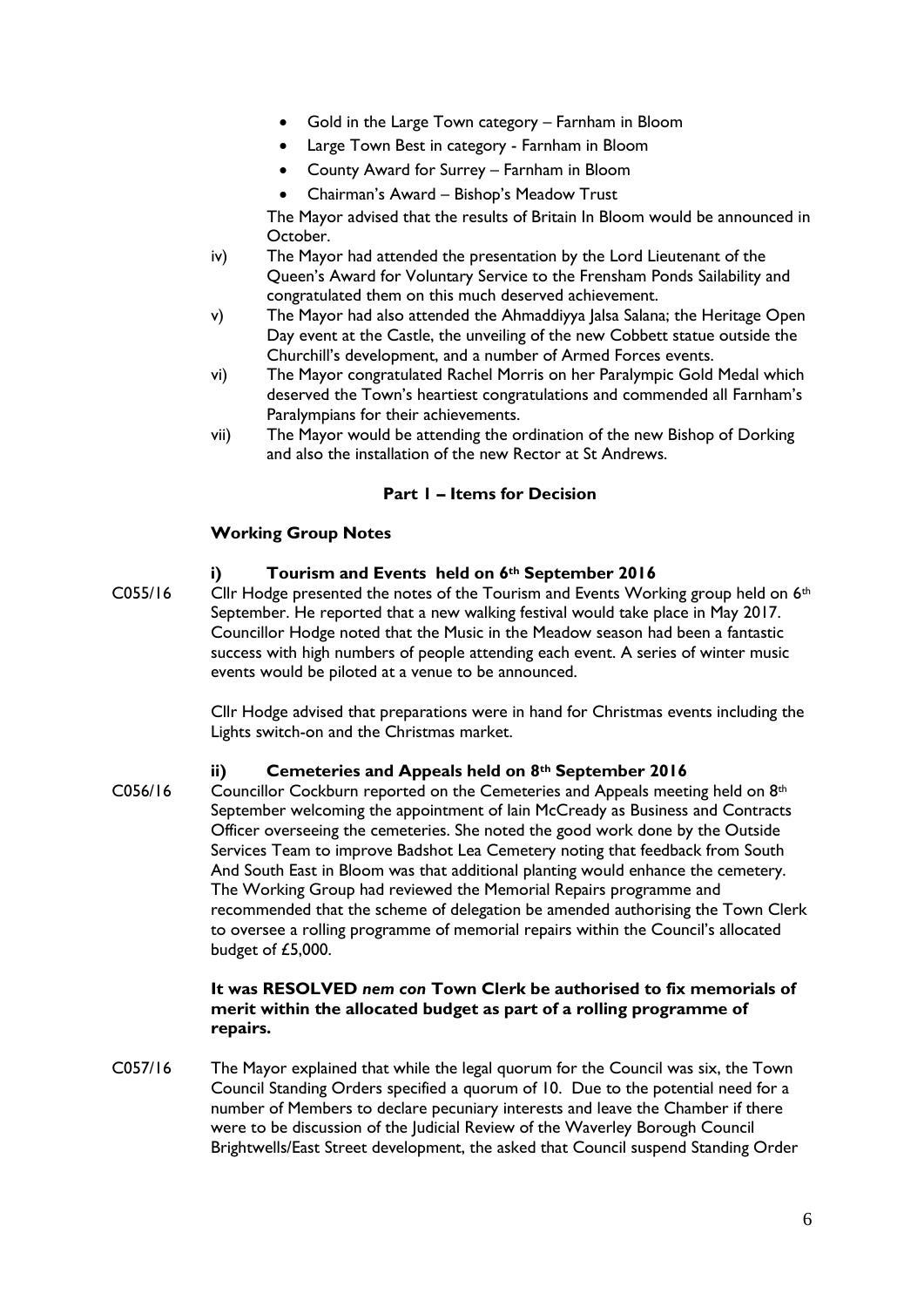2.8 to allow the meeting to revert to the legal quorum of six councillors present for the Strategy & Finance item. This was agreed.

#### **iii) Strategy and Finance held on 13th September 2016**

C058/16 Councillor Cockburn introduced the report on the Strategy & Finance Working Group held on  $13<sup>th</sup>$  September by commending the draft response to the Waverley Local Plan at Annex 1 to Appendix D. The Local Plan was highly synergous with the Town Council's Neighbourhood Plan though there were some areas where modification was being sought to ensure full alignment. The Town Council would also request the ability to participate in the oral hearing for the Examination of the Local Plan.

> Council discussed a suggested amendment to the second paragraph of the proposed response seeking to strengthen references to public health by the insertion of "The health of residents must be the overarching influence upon all policies specifically in the prioritising of the re-use of brownfield sites, only using the latest environmental impact assessments when building, new facilities for our vulnerable not to be built in areas of poor air quality and the building of the temporary bridge for the East Street development". Members were sympathetic to the sentiment of the amendment but felt that the current drafting reflected the concerns expressed appropriately given the Local Plan's purpose in providing the policy framework for future land use. It was also noted that colleagues in the health community were included in the consultation.

Cllr Frost arrived at this point.

#### **It was RESOLVED** *nem con* **that Farnham Town Council:**

- **a) agree the response to the Waverley Local Plan consultation as set out in Annex 1 to these Minutes;**
- C059/16 Councillor Cockburn highlighted the activities and renewed focus of the Farnham Conservation Area Management Plan group. The Assistant Town Clerk was coordinating a project to improve the railings at the Maltings and also chase progress on Dyas Yard. The Mayor commended Waverley Borough Council on the introduction of a commercial waste policy to manage the bins across the town. He noted that the alleyway alongside Boots was becoming overgrown. Councillor Potts undertook to raise this with Waverley officers.

*Councillors Macleod, Potts and Williamson declared pecuniary interests and left the Chamber, taking no part in the debate or discussion related to the Judicial Review of Brightwells/ East Street.*

- C060/16 The Mayor explained that the Judicial Review of Brightwells/East Street was now listed for January. Thus there was time for a statement to be presented for Council approval if Members felt it appropriate. It was noted that the Council had not yet received formal legal advice as to the implications of making a statement to the Review. This would be reported to the next Strategy and Finance Working Group at which time a view could be taken on whether to submit a statement or not.
- C061/16 The Town Clerk advised that the external auditor had given an unqualified audit. Three minor issues raised were noted which related to rounding, the drafting of the minute relating to the Governance Statement and the restating of the 2014/15 accounts arising from a change in Guidance.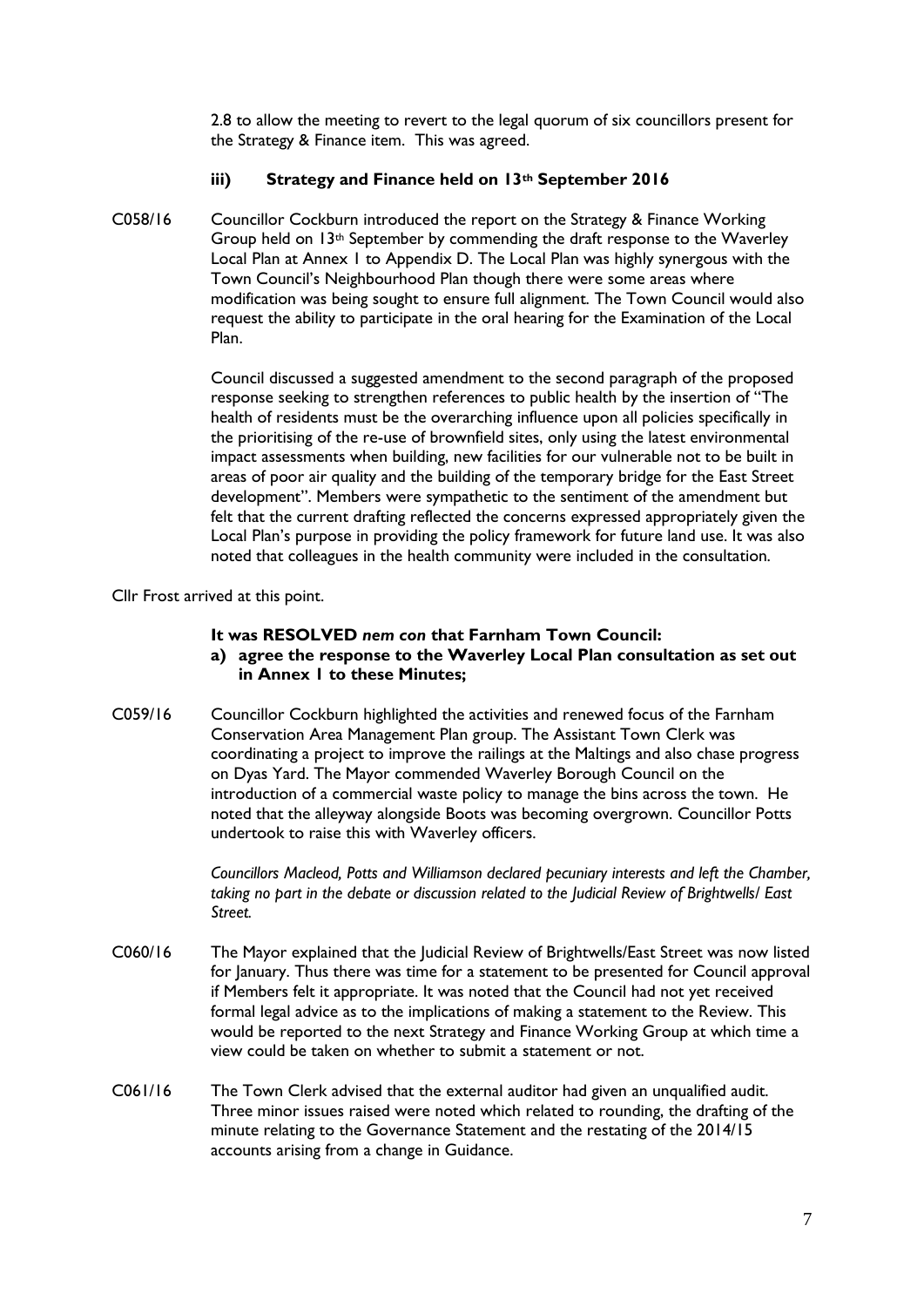#### **It was RESOLVED unanimously that the unqualified Audit opinion of the External Auditor be welcomed, and that the minor issues raised be noted.**

C062/16 Following the conclusion of national pay negotiations the Council agreed to adopt the proposal of a 1% pay increase backdated to 1 April 2016 and a further 1% increase from 1 April 2017. The Town Clerk confirmed that the pensions vesting date for the Council was February 2017 and all necessary steps had been taken to ensure the Council conformed with requirements.

#### **It was RESOLVED** *nem con* **that Farnham Town Council implement the nationally agreed 1% pay increase backdated to 1 April 2016 and the further 1% increase from 1 April 2017.**

C063/16 Councillor Cockburn explained that the Town Council's emergency plan had been reviewed to ensure it remained fit for purpose. It was not a statutory requirement but a useful tool to ensure that the Town Council could play its part in supporting any emergency response. It was agreed that a small card of useful numbers should be issued for Members and a short training session delivered. Members agreed to adopt the revised Emergency Plan.

#### **It was RESOLVED** *nem con* **that Farnham Town Council Emergency Plan at Annex 2 be adopted.**

C064/16 Councillor Williamson reported that plans to upgrade the Visitor Centre and car park at Frensham Ponds had been subject to constructive comment from neighbouring parishes and other stakeholders. As a result of this meeting Waverley officers had agreed that the overall objectives of the project should be clearly identified before detailed proposals could be made. Waverley officers had agreed to report back before Christmas.

> The Town Clerk reported that the Charity Commission had confirmed it did not register charities with an income of less than £5,000 per year and the Farnham Parochial Charities may qualify as an exempt charity. The Town Council was required to nominate Trustees to the Parochial Charity and would report further to the next Strategy & Finance Working Group and on to Council.

#### **Planning and Licensing Applications**

C065/16 Councillor Williamson advised that the notes of the meeting on 19 September should show Councillor Fraser as present. He highlighted the application in Crondall in neighbouring Hart District Council for a diesel power generation site and its potential impact on Farnham. Farnham Town Council had formally objected and asked for a formal site visit.

> Members concerns about trees continued to be raised and the Waverley Tree Officer would be speaking to Members after the next meeting of the Working Group. Councillor Williamson emphasised the additional protection offered against inappropriate development following the progression of the Neighbourhood Plan and Local Plan. These issues were currently being tested at the Waverley Lane appeal which along with that at Lower Weybourne Lane had been recovered by the Secretary of State because of the Neighbourhood Plan reaching the Section 16 stage.

**It was RESOLVED** *nem con* **that the notes as amended above be accepted.**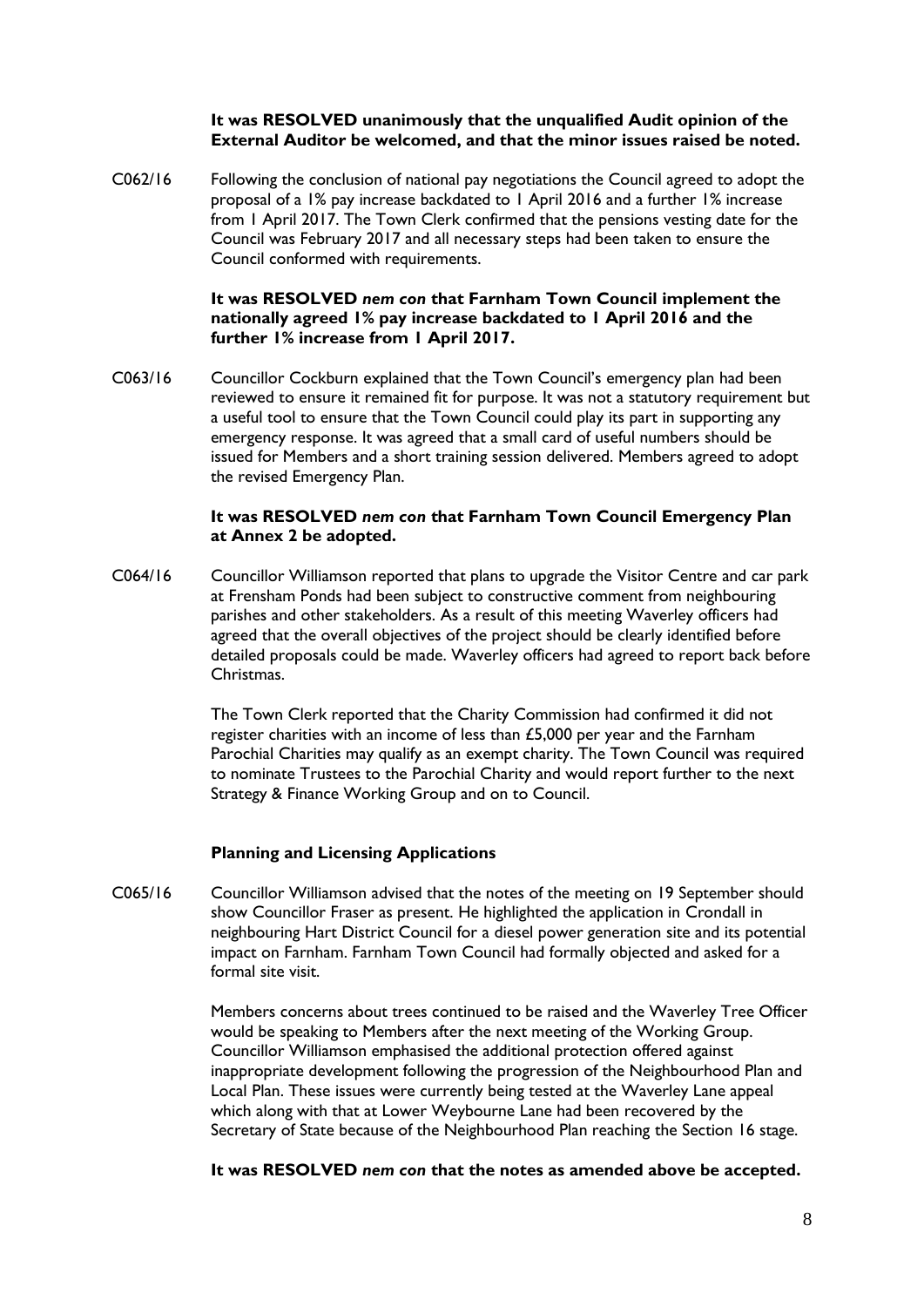#### **Part 2 – Items to Note**

- C066/16 **Actions taken under Scheme of Delegation** There were none.
- C067/16 **Reports from other Councils** There were none.

#### C068/16 **Reports from Outside Bodies**

- i) Councillor Cockburn reported on behalf of the Sports Council how successful the Community Games had been.
- ii) Councillor Dunsmore reported on a meeting of the Wrecclesham Recreation Ground Committee. Dog fouling and signage were the main issues to address. The Committee was in much need of support in terms of new members coming forward. Councillor Potts said she would liaise with Waverley over signage and dog fouling.
- iii) Councillor Ricketts as a trustee of the Bishops Meadow Trust underlined the achievement of receiving the South and South East In Bloom Chairman's award which was a fantastic accolade.
- iv) Councillor Frost reported that the Maltings was recruiting three new trustees and that its community tea party had been a great success.
- v) Councillor Hodge reported that the Farnham River Management Committee had received an update from the Environment Agency on inspection and maintenance. Biodiversity programmes were working well although there were still some issues with pollutants from the storm drains by Haren Gardens that were being pursued. A community flood advice event was being planned for the autumn.

#### C069/16 **Date of next Meeting**

The revised date of the next Council Meeting was agreed as Thursday 3rd November 2016.

The Town Mayor closed the meeting at 8.20pm.

Date Chairman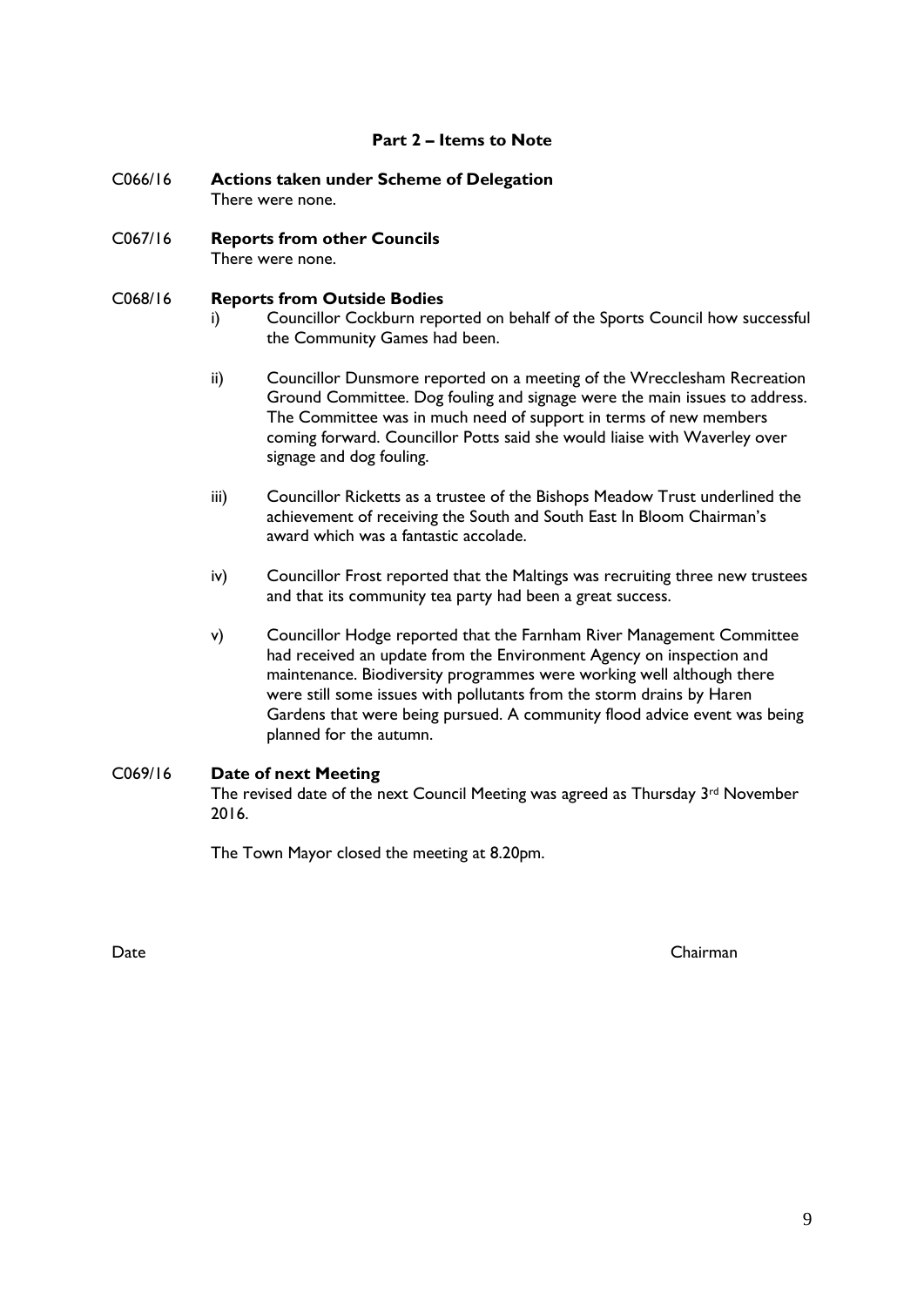



**Notes** Community Enhancement Working Group

#### **Time and date** 9.30am Wednesday 28th September 2016

#### **Place**

Byworth Room, South Street, Farnham

#### **Attendees:**

Members: Councillors Carole Cockburn, Stephen Hill, Mike Hyman, Susan Redfern, Jeremy Ricketts and John Williamson.

#### **Observers:**

Councillor David Beaman

Officers: Iain Lynch (Town Clerk), Kevin Taitt (Outside Services Team Leader), Lara Prior (Community Enhancement Officer)

#### **1. Apologies**

There were no apologies.

#### 2. **Declarations of Interest:**

There were no declarations of interest.

#### **3. Notes of Meeting held on Thursday 28th June 2016.**

| <b>POINTS</b>                                                                               | <b>ACTION</b>    |
|---------------------------------------------------------------------------------------------|------------------|
| The notes of the previous meeting were agreed with the exception of   Community Enhancement |                  |
| a spelling mistake noted by Councillor Hyman in section 8.                                  | Officer to amend |

#### **4. Farnham in Bloom Community Group Report**

| <b>POINTS</b>                                                       | <b>ACTION</b> |
|---------------------------------------------------------------------|---------------|
| No members of the Farnham in Bloom Community group were able        |               |
| to attend. Members noted that Martin Billett had been re-elected as |               |
| Chairman and that a new member, John Martin, had joined the group.  |               |
| The Farnham in Bloom Community Group would be taking part in        |               |
| the Autumn Big Pick Week in October.                                |               |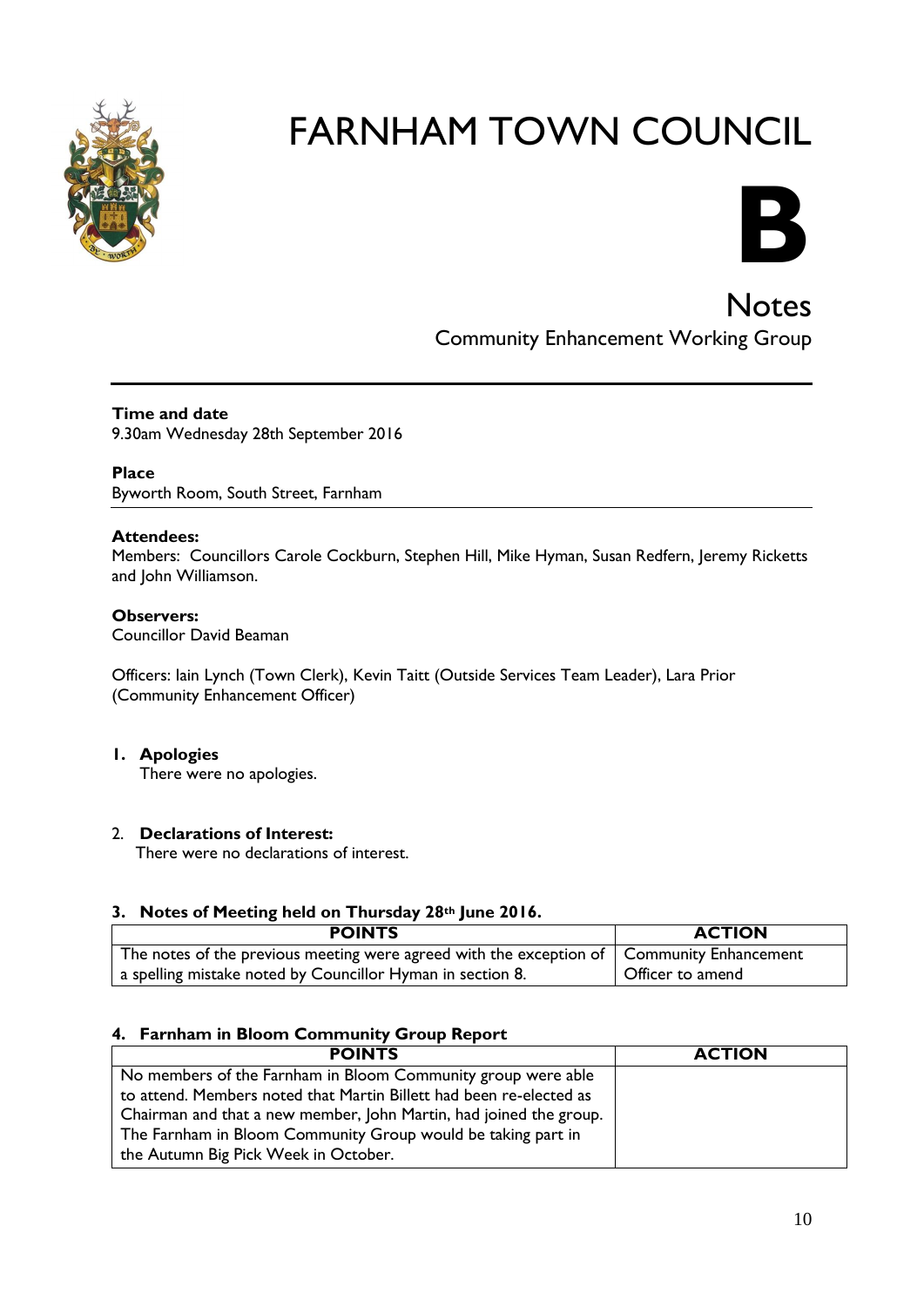| Members noted that the Community Group would be starting winter<br>bulb planting with 3,000 bulbs and noted that Coxbridge roundabout<br>would be planted. Crocuses will also be planted alongside Rotary<br>Weyside for the Purple4Polio campaign. |  |
|-----------------------------------------------------------------------------------------------------------------------------------------------------------------------------------------------------------------------------------------------------|--|
| Members noted that Bloomin' Kids workshops would be repeated<br>over Autumn half term after the success of the initial ones at Easter<br>and would involve planting spring flowering bulbs and a winter<br>container.                               |  |

### **5. South and South East in Bloom Results**

| <b>POINTS</b>                                                                                                                                                                                                                            | <b>ACTION</b>                                       |
|------------------------------------------------------------------------------------------------------------------------------------------------------------------------------------------------------------------------------------------|-----------------------------------------------------|
| Members noted the South and South East in Bloom results and judges'<br>feedback.                                                                                                                                                         |                                                     |
| Councillors congratulated the Farnham in Bloom Team and<br>Community Group for the fantastic results, which are the best ever<br>to date.                                                                                                |                                                     |
| Members noted that Farnham Town Council staff should not be out<br>weeding and cutting grass on highways as this is the job of Waverley<br>Borough Council and Surrey County Council and that this should be<br>addressed going forward. |                                                     |
| It was recommended that a separate meeting be arranged to go<br>through the South & South East in Bloom and Britain in Bloom judges<br>reports, once received, for a proper debrief and to form a plan of<br>action for 2017.            | <b>Community Enhancement</b><br>Officer to arrange. |

## **6. Sponsorship and Finance**

| <b>POINTS</b>                                                                                                                                                                                                                                                              | ΓΙΟΝ |
|----------------------------------------------------------------------------------------------------------------------------------------------------------------------------------------------------------------------------------------------------------------------------|------|
| Members received an update on the latest budget and sponsorship for                                                                                                                                                                                                        |      |
| Farnham in Bloom.                                                                                                                                                                                                                                                          |      |
| Members noted that the sponsorship income for 2016 was £19,230<br>against £14,780 for 2015, the highest level raised to date.                                                                                                                                              |      |
| Members noted that the number of hanging baskets that were<br>sponsored was up on last year from 84 in 2015 to 95 in 2016. It was<br>noted that in-kind contributions had also increased for 2016, with<br>two additional sponsors John Hall Plants and Pepperpot Nursery. |      |
| It was suggested that the number of hanging basket sponsored is still<br>disappointing given the number of businesses in the town. However a<br>high number of them are not independent businesses and these were<br>harder to secure.                                     |      |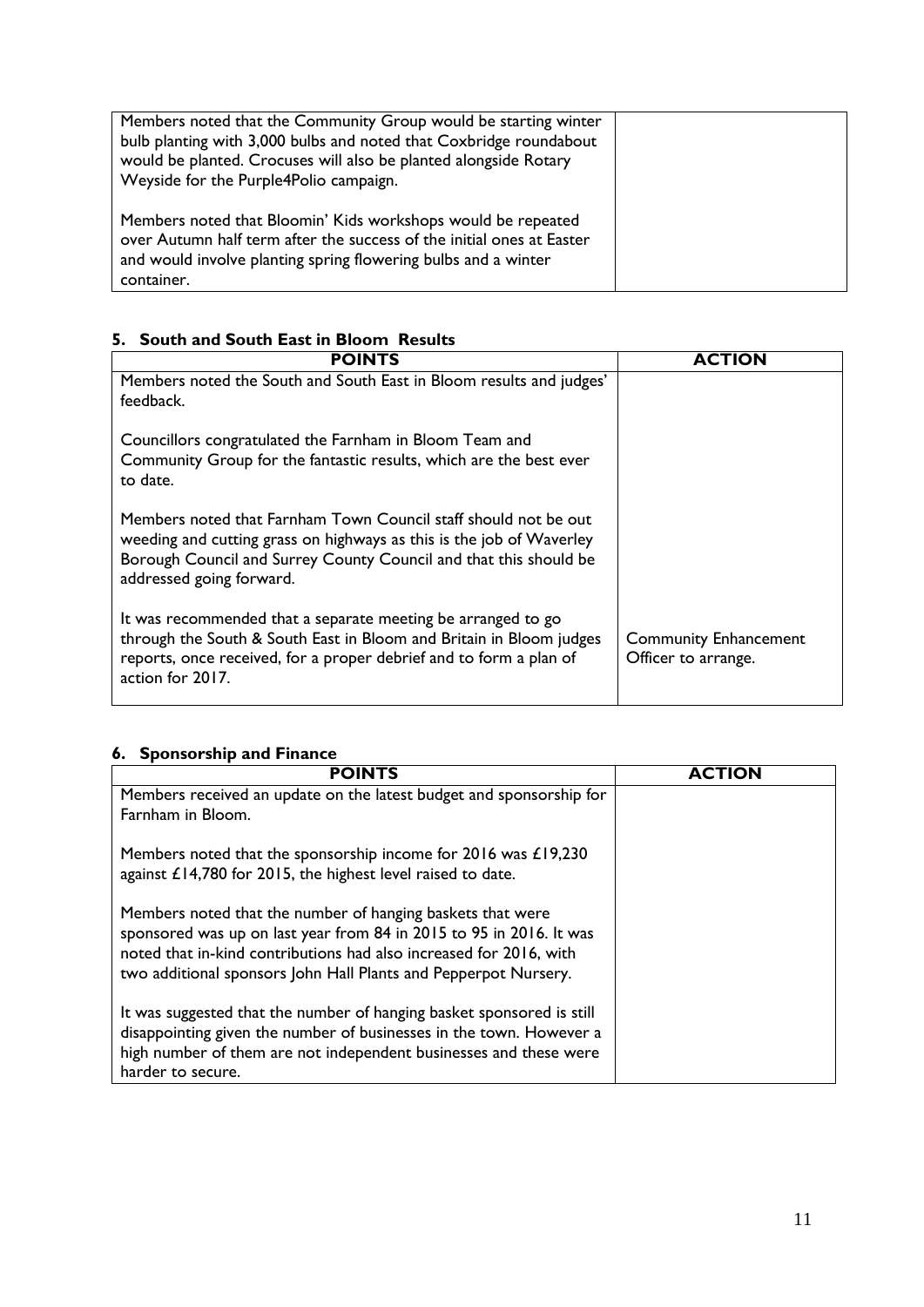#### **7. Farnham in Bloom Hog Roast**

| <b>POINTS</b>                                                                | <b>ACTION</b> |
|------------------------------------------------------------------------------|---------------|
| Members noted arrangements for the thank you BBQ/ hog roast on               |               |
| Friday 30th September at the Garden Gallery at Farnham Museum<br>from 6-9pm. |               |
| The hog roast would be provided by regular Farnham Farmers'                  |               |
| market stall holder, Hunts Hill Farm.                                        |               |

#### **8. Farnham in Bloom Awards Evening**

| <b>POINTS</b>                                                         | <b>ACTION</b> |
|-----------------------------------------------------------------------|---------------|
| Members noted that the Farnham in Bloom Awards Evening would be       |               |
| held on the 13th October 2016 at Squire's Garden Centre. Members      |               |
| agreed that Martin Billett, Chair of the FIB Community Group, should  |               |
| present the evening presentation again having done such a good job in |               |
| 2015 and that the evening presentation would begin at 6pm. The        |               |
| Town Crier would present the Schools' Awards starting at 4pm.         |               |
|                                                                       |               |
| Members noted that John Ely, one of the main drivers behind           |               |
| Farnham in Bloom, would be awarded the Mayor's special award.         |               |
|                                                                       |               |

#### **9. Autumn Big Pick Week**

| <b>POINTS</b>                                                                                                                                                                                                                                      | <b>ACTION</b> |
|----------------------------------------------------------------------------------------------------------------------------------------------------------------------------------------------------------------------------------------------------|---------------|
| Members noted that Autumn Big Pick Week would run for the w/c<br>15 October – 22 October with a Bloomin' Big Pick in Farnham town<br>centre to be held on Saturday 22 October 10am-12:30pm with tea<br>and cake in the Council Chamber afterwards. |               |

#### **10. Winter Celebration**

| <b>POINTS</b>                                                        | <b>ACTION</b> |
|----------------------------------------------------------------------|---------------|
| Members noted that that Farnham in Bloom Winter Celebration          |               |
| would take place on Sunday 18 December and would be run by the       |               |
| Community Group. The format would follow previous years with the     |               |
| addition of more gazebos to provide further shelter in poor weather. |               |

#### **11. Allotments**

| <b>POINTS</b>                                                                                                                                                                                              | <b>ACTION</b>                                       |
|------------------------------------------------------------------------------------------------------------------------------------------------------------------------------------------------------------|-----------------------------------------------------|
| Members noted there were now 44 people on the allotment waiting                                                                                                                                            |                                                     |
| list. 11 were non-residents and 8 only wanted a plot on Morley Road.                                                                                                                                       |                                                     |
| Members were informed that a total of £614 was outstanding from<br>plot rents which were yet to be paid so income may be below what<br>has been predicted. A number of plots had recently been reallocated | <b>Outside Services Team</b><br>Leader to progress  |
| to those on the waiting list.                                                                                                                                                                              | <b>Community Enhancement</b><br>Officer to progress |
| It was agreed that a review of rents and comparable prices from<br>other councils be brought to the next meeting.                                                                                          |                                                     |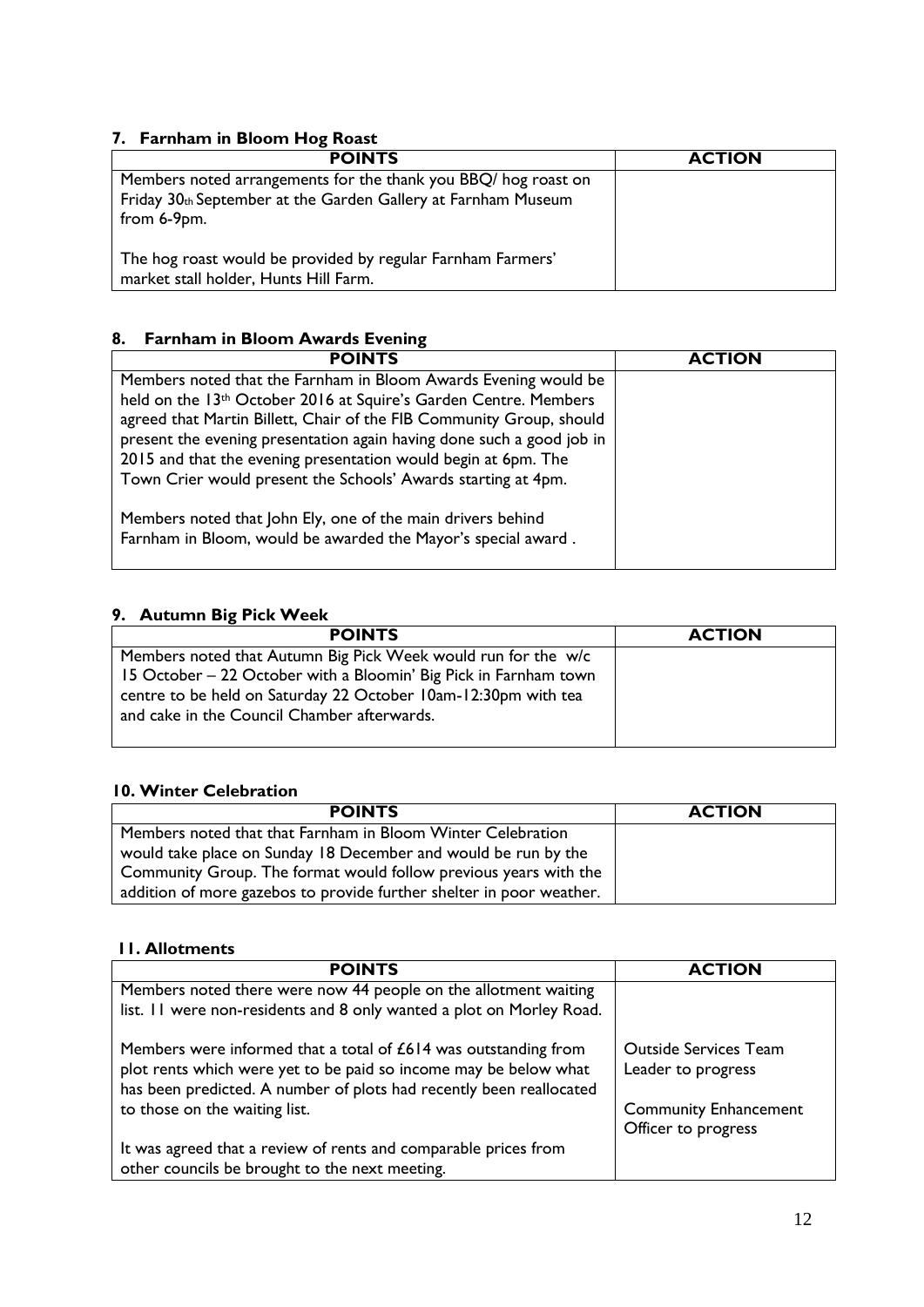| Members noted that a sponsor for the annual allotment lecture and<br>show in 2017 could support rental income.                                                                                                                                           |  |
|----------------------------------------------------------------------------------------------------------------------------------------------------------------------------------------------------------------------------------------------------------|--|
| Members noted there was no movement on the Weybourne<br>allotments, as this had been postponed until November by Waverley<br>Borough Councils lawyers. It is hoped that Farnham Town Council<br>will be in possession of the allotments by January 2017. |  |

### **12. Surrey County Council Highways Localism Project**

| <b>POINTS</b>                                                        | <b>ACTION</b> |
|----------------------------------------------------------------------|---------------|
| Members noted the current level of activity on the Highways Localism |               |
| project and that confirmation of funding for 2016/17 had been        |               |
| received. The scheme continued to work well and members noted        |               |
| that the initiative is very positive.                                |               |

#### **13. Graffiti Update**

| <b>POINTS</b>                                                           | <b>ACTION</b>                |
|-------------------------------------------------------------------------|------------------------------|
| Members noted the 'before and after' examples of graffiti from          | <b>Outside Services Team</b> |
| around Farnham. It was also noted that the outside workforce are        | Leader to progress           |
| unable to remove graffiti from brick walls but are going to look into   |                              |
| whether the jet washer on Flora (the hybrid vehicle) could tackle this. |                              |

#### **14. Street Furniture Update**

| <b>POINTS</b>                                                                                                                                                                                                                                                                                      | <b>ACTION</b>                                       |
|----------------------------------------------------------------------------------------------------------------------------------------------------------------------------------------------------------------------------------------------------------------------------------------------------|-----------------------------------------------------|
| Members noted that Farnham Town Council had created a new<br>logging system for any reports received on litter. It was suggested<br>that stickers were put on all waste bins stating that Waverley<br>Borough Council was responsible for them and to contact them if the<br>bin was full.         |                                                     |
| Members noted that the second train station bus stop would be vinyl<br>wrapped with a design promoting UCA and its links with the<br>community.                                                                                                                                                    | <b>Community Enhancement</b><br>Officer to progress |
| Members noted that the bins requested by residents around Farnham<br>had finally been put in place but that two had been disputed. One on<br>the grounds that there was not a litter problem in the area (Badshot<br>Lea) and the second was very rural and there was not enough<br>demand for it. |                                                     |
| Members noted that there were no current requests for furniture.                                                                                                                                                                                                                                   |                                                     |

#### **15. Bins by Boots Opticians**

| <b>POINTS</b>                                                                                                                                                                                                                                        | <b>ACTION</b> |
|------------------------------------------------------------------------------------------------------------------------------------------------------------------------------------------------------------------------------------------------------|---------------|
| Members noted that this issue was slowly moving forward. A meeting<br>with Richard Homewood was due to progress things further<br>following the Commercial Waste Policy consultation. However it was<br>noted there were now 7 bins in the alleyway. |               |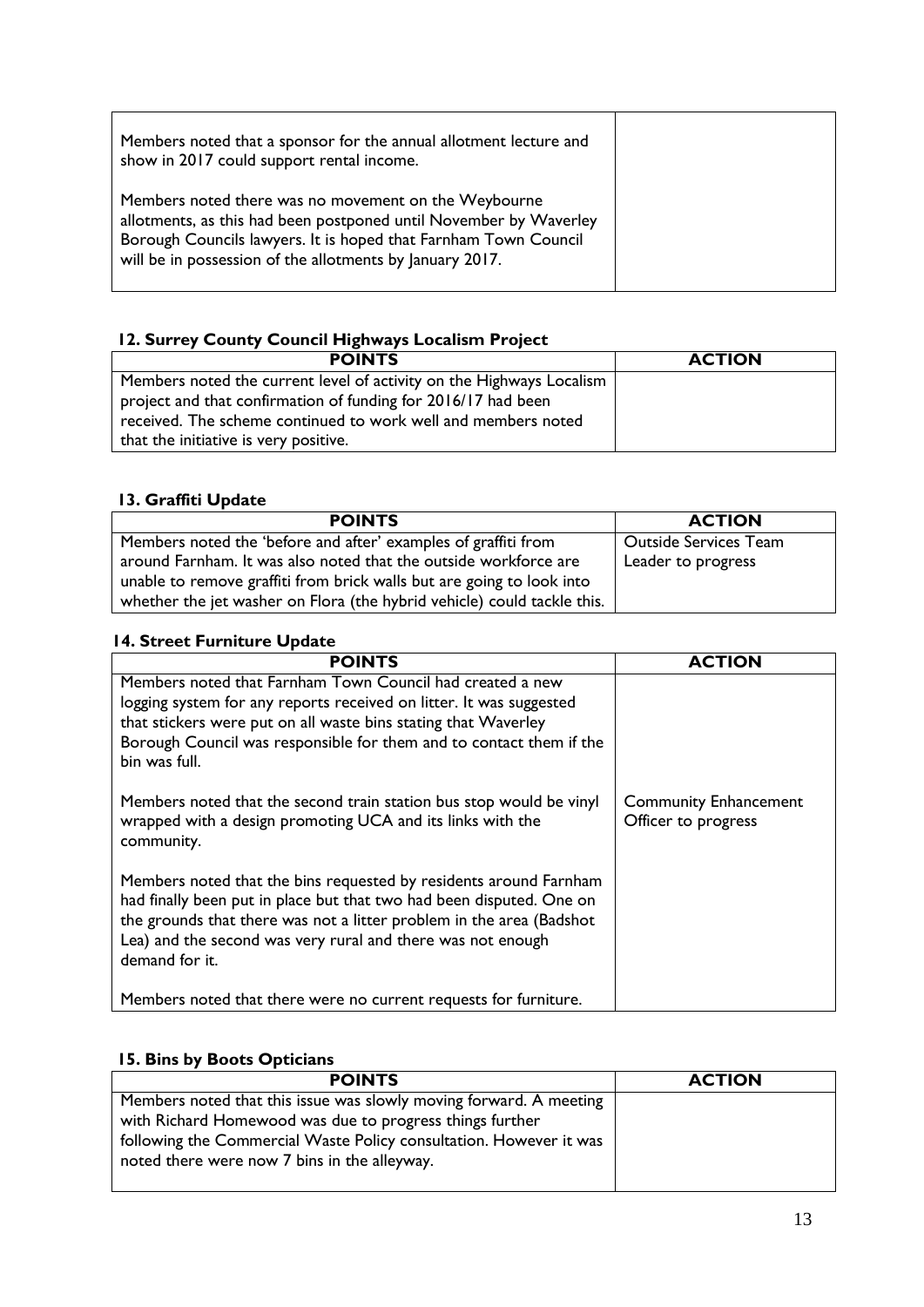| Members drew specific attention to problems with loading bay | Town Clerk and Outside  |
|--------------------------------------------------------------|-------------------------|
| timings in the Borough.                                      | Services Team Leader to |
|                                                              | progress                |

#### **16. Risk Assessments**

| <b>POINTS</b>                                                   | <b>ACTION</b> |
|-----------------------------------------------------------------|---------------|
| Members reviewed the risk assessments for the Community         |               |
| Enhancement Working Group activities. No changes were proposed. |               |

### **17. The Bourne Conservation Group**

| <b>POINTS</b>                                                      | <b>ACTION</b>                  |
|--------------------------------------------------------------------|--------------------------------|
| Members reviewed the Bourne Conservation Group Annual Report       | <b>Recommendation to</b>       |
| and commended the excellent work of the group as well as that done | <b>Council that the Bourne</b> |
| by the Bourne Residents' Association and Bourne Beautification     | <b>Conservation Group be</b>   |
| project.                                                           | applauded for its              |
|                                                                    | continued achievements.        |
|                                                                    |                                |

### **18. Pilot Community Toilet Scheme**

| <b>POINTS</b>                                                    | <b>ACTION</b> |
|------------------------------------------------------------------|---------------|
| Members noted that the scheme was being officially launched that |               |
| afternoon at The Queen's Head Pub with the Mayor and were shown  |               |
| the window stickers that would be displayed in participating     |               |
| businesses windows                                               |               |

#### **19. Items for Future Meetings**

| <b>POINTS</b>                                                                                                                                                                                                                                                                                                                                               | <b>ACTION</b>                |
|-------------------------------------------------------------------------------------------------------------------------------------------------------------------------------------------------------------------------------------------------------------------------------------------------------------------------------------------------------------|------------------------------|
| Members noted that they would like to discuss Farnham's public                                                                                                                                                                                                                                                                                              | <b>Outside Services Team</b> |
| toilets and suggest potential improvements at the next meeting.                                                                                                                                                                                                                                                                                             | Leader to progress           |
| Members also agreed to do a walking tour of Farnham ahead of the<br>next meeting to review any grot spots of the town centre, such as<br>broken-up pathways to be addressed after feedback from one<br>Farnham resident calling the town 'Farnham in Gloom'. Members<br>agreed to meet at the Council Offices at 9am on 16 November to<br>conduct the tour. |                              |

#### **20. Date of Next Meeting**

| <b>POINTS</b>                                                                                  | <b>ACTION</b> |
|------------------------------------------------------------------------------------------------|---------------|
| It was agreed that the date of the next meeting would be Wednesday<br>16th November at 9.00am. |               |

Meeting ended at 12.00pm

Minutes taken by Lara Prior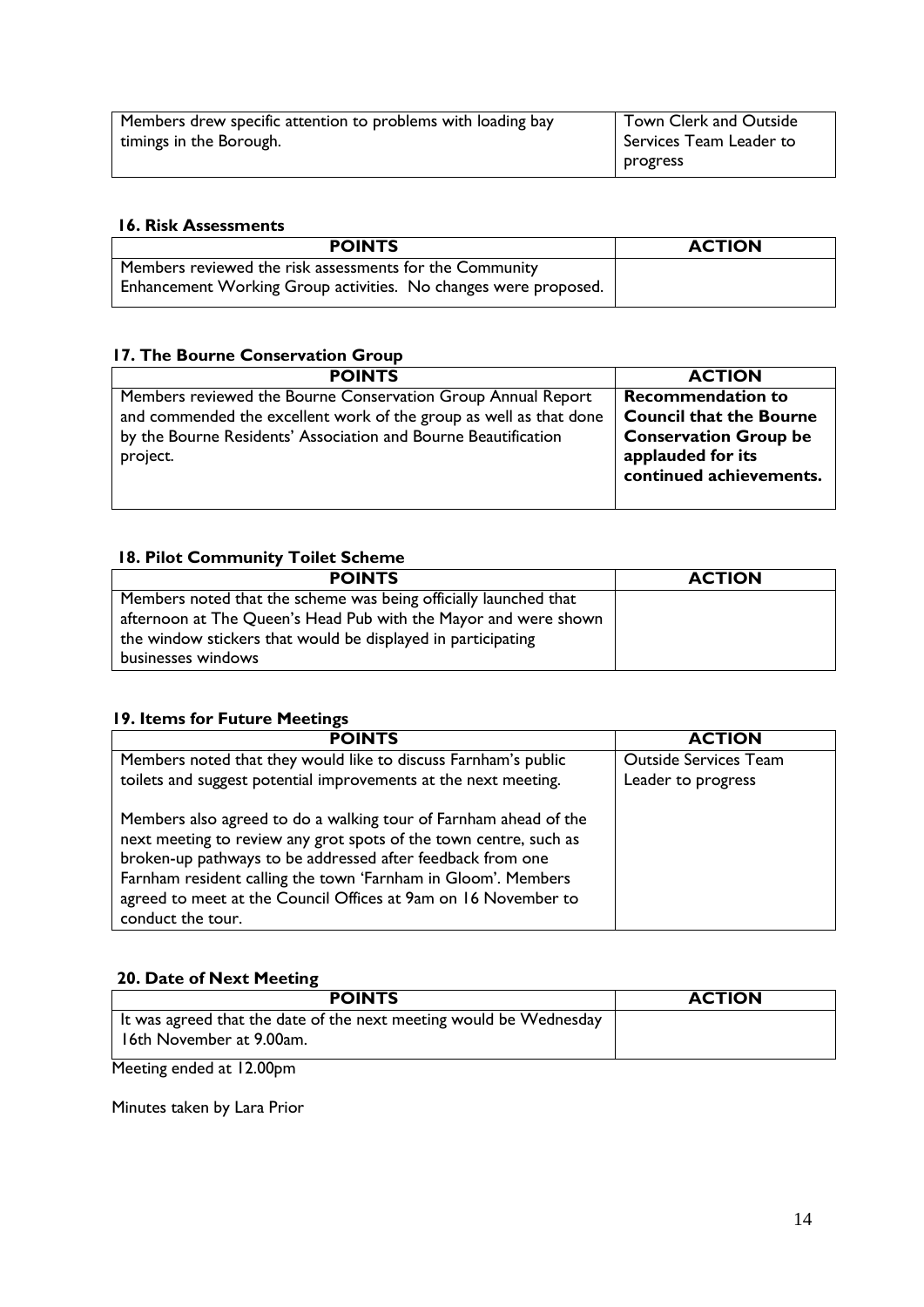

# **C**

**Notes** Strategy and Finance Working Group

#### **Time and date**

9.30am Tuesday 25th October 2016

#### **Place**

Town Clerk's Office, South Street, Farnham

#### **Attendees:**

Members: Councillors David Attfield, Carole Cockburn, Pat Frost, Jill Hargreaves, Stephen Hill, and John Williamson

Other councillors in attendance: Councillor David Beaman

Officers present: Iain Lynch (Town Clerk) Ian Kershaw (Assistant Town Clerk) Iain McCready (Business and Contracts Officer) - part

#### **20. Apologies**

Councillor Jeremy Ricketts and Councillor Hargreaves for expected late arrival.

#### **2. Declarations of Interest**

Cllr Williamson declared a pecuniary interest in relation to item 6 – Judicial Review of Brightwells/East Street and left the room for the discussion on this item.

#### **3. Notes of Meeting held on 13th September 2016**

| <b>POINTS</b>                                  | <b>ACTION</b> |
|------------------------------------------------|---------------|
| The notes of the previous meeting were agreed. |               |

#### **4. Finance**

| <b>POINTS</b>                                              | <b>ACTION</b> |
|------------------------------------------------------------|---------------|
| Members considered the income and expenditure for the      |               |
| period 1 April to 30 September 2016. They discussed and    |               |
| noted specific variances and the reasons for them. Many    |               |
| reflected events still to happen such as the Christmas     |               |
| Market. Others arose from the receipt of the second        |               |
| tranche of precept, success in securing events income, and |               |
| minor slippage on planned works to cemeteries. These       |               |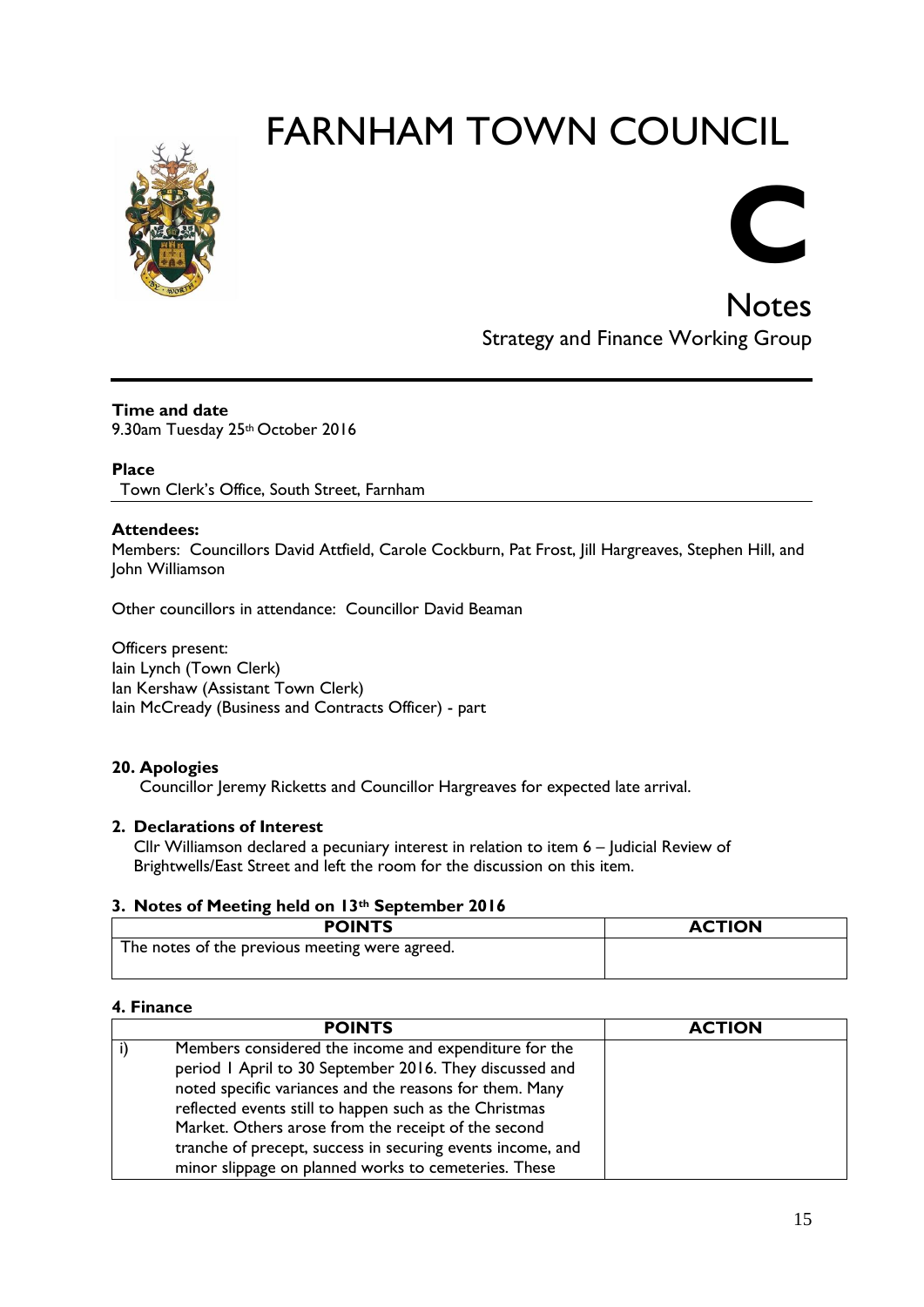|      | matters were all programmed to be addressed and no                          |                                 |
|------|-----------------------------------------------------------------------------|---------------------------------|
|      | significant variations at the sixth month point.                            |                                 |
| ii)  | Expenditure on twinning was higher than normal because of                   |                                 |
|      | the planned additional activity around the Andernach                        | Town Clerk to highlight SSALC   |
|      | anniversary. Staff training costs had increased as new staff                | training opportunities for      |
|      |                                                                             | councillors.                    |
|      | had been recruited. It was noted that training for                          |                                 |
|      | Councillors was set out in the Surrey and Sussex                            |                                 |
|      | Association of Local Councils (SSALC) updates.                              |                                 |
| iii) | Miscellaneous income had increased fivefold which was                       |                                 |
|      | partly due to a number of "in and out" grants passed                        |                                 |
|      | through the accounts such as for the Hoppa Bus appeal and                   |                                 |
|      | also income received for the sale of cemetery land at West                  |                                 |
|      | Street to Porthaven Properties.                                             | Town Clerk to resolve the       |
|      |                                                                             | minor debit/credit imbalance at |
| iv)  | Members noted the trial balance at 19th October 2016.                       |                                 |
|      | There was a £4.16 difference to be resolved at the time of                  | month end.                      |
|      | printing.                                                                   |                                 |
| v)   | Members reviewed debtors as at 30 <sup>th</sup> September 2016. The         |                                 |
|      | outstanding balance (if sums related to future sponsorship                  |                                 |
|      | on longer term agreements which were not yet due were                       |                                 |
|      | excluded) was £6, 192. There were four balances that                        |                                 |
|      | potentially bad debts. One had offered monthly instalments                  |                                 |
|      |                                                                             |                                 |
|      | to clear their balance. A second would not be allowed at                    |                                 |
|      | future markets until the outstanding balance was paid. Two                  |                                 |
|      | further debtors could not be traced because of businesses                   |                                 |
|      | closing. It was agreed, in accordance with the financial                    |                                 |
|      | regulations, that two debts (stallholder fee of £60 from                    |                                 |
|      | company B&C and Christmas Lights contribution from                          |                                 |
|      | company B & R S of $£125$ be written off as uneconomical to                 |                                 |
|      |                                                                             |                                 |
|      | pursue). Members were also advised about the non-                           |                                 |
|      | payment of a promised sponsorship that was being                            |                                 |
|      | progressed and of a company's second bad debt that would                    |                                 |
|      | now be subject of a county court claim if not paid.                         |                                 |
|      |                                                                             |                                 |
|      | Cllr Frost left and Councillor Hargreaves joined the meeting at this point. |                                 |
| vi)  | Members noted the Town Council's Money Market                               |                                 |
|      |                                                                             |                                 |
|      | accounts as at 30 <sup>th</sup> September 2016. The total amount            |                                 |
|      | invested at 30 <sup>th</sup> September 2016 was £1,429,459, with the        |                                 |
|      | Current Account being £517,390 and the Public Sector                        |                                 |
|      | Deposit Fund being £100,000. Interest rates and forecast                    |                                 |
|      | currently were poor with the base rate expected to drop                     |                                 |
|      | again. Councillors were concerned that while money in                       |                                 |
|      | reserves may be safe and provide liquidity it should also                   |                                 |
|      | offer a yield. It was agreed that there were likely to be                   |                                 |
|      |                                                                             |                                 |
|      | better options for investment and options such as the local                 |                                 |
|      | government property fund could be explored further.                         |                                 |
|      | Equally borrowing to invest in capital projects may prove to                |                                 |
|      | be financially advantageous to taxpayers at the moment. The                 | Report reviewing investment     |
|      | Council's approach to investment would be reviewed in                       | strategy to January meeting.    |
|      | January.                                                                    |                                 |
| vii) | Members noted the latest BACS and cheque payments and                       |                                 |
|      | also that these were scrutinised by councillors every                       |                                 |
|      |                                                                             |                                 |
|      | fortnight.                                                                  |                                 |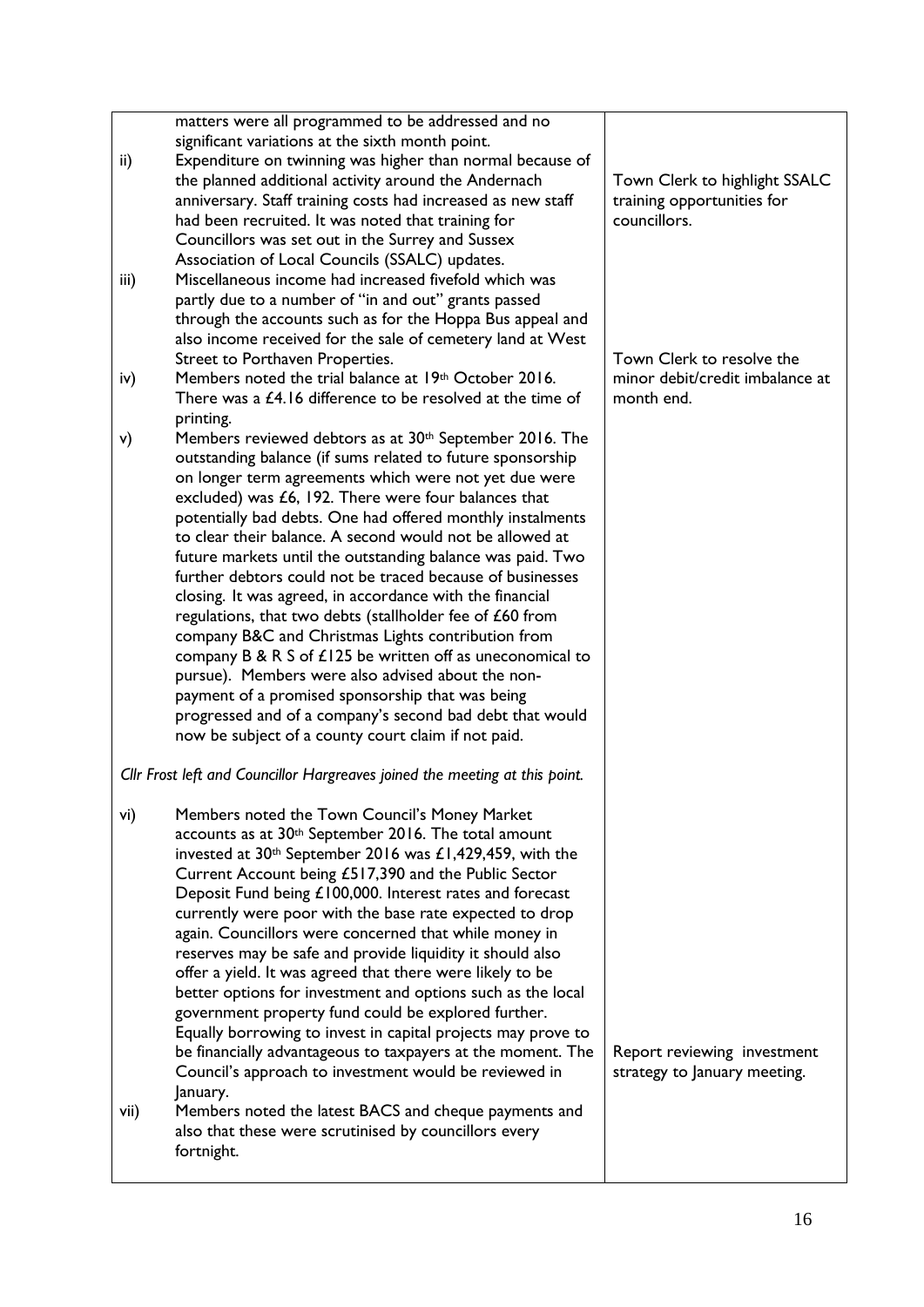| viii)      | Members noted that the Community Grants process was<br>open until 12 <sup>th</sup> December and local groups were<br>encouraged to apply. The Farnham Talking Newspapers<br>Group had asked for a small grant and the Town Clerk<br>proposed awarding £250 from the Small Grants fund<br>towards the cost of memory sticks and publicity.                                                                                                                                                                                                                                                         | Town Clerk to award a Small<br>Grant of £200 to Farnham |
|------------|---------------------------------------------------------------------------------------------------------------------------------------------------------------------------------------------------------------------------------------------------------------------------------------------------------------------------------------------------------------------------------------------------------------------------------------------------------------------------------------------------------------------------------------------------------------------------------------------------|---------------------------------------------------------|
| $i \times$ | Members noted that in advance of setting the 2017/18<br>budget Working Groups would be reviewing their<br>programmes and priorities. It was likely that the Council<br>could potentially continue current levels of activity without<br>an increase but would have to reduce the New Initiatives<br>Fund in line with the loss of Council Tax Support Grant. To<br>maintain that would be equivalent to a 2% increase in<br>precept. Any additional activity from devolved services or<br>top ups as a result of principal authorities changing their<br>services would require budget provision. | <b>Talking Newspapers Group</b>                         |

### **5. Infrastructure Planning Group update**

|     | <b>POINTS</b>                                               | <b>ACTION</b> |
|-----|-------------------------------------------------------------|---------------|
|     | Members noted that the Farnham Neighbourhood Plan           |               |
|     | Regulation 16 consultation had closed on 3rd October. The   |               |
|     | independent Examiner is currently reviewing the 200 plus    |               |
|     | comments received. He will hold a one day Hearing on 25th   |               |
|     | November for invited parties to comment on areas in which   |               |
|     | he would like clarification.                                |               |
| ii) | A statement setting out the reasons for variance in housing |               |
|     | figures between the Farnham Neighbourhood Plan and the      |               |
|     | Waverley Local Plan was being drawn up. These were due      |               |
|     | to minor differences in time periods and methodologies.     |               |

## **6. Judicial Review Brightwells/East Street**

| <b>POINTS</b>                                                             | <b>ACTION</b>                    |
|---------------------------------------------------------------------------|----------------------------------|
| Councillor Williamson declared a pecuniary interest and left the room. He |                                  |
| took no part in any debate or discussion on this item.                    |                                  |
|                                                                           |                                  |
| Waverley Borough Council's application for a preliminary<br>i)            |                                  |
| hearing, which asked the High Court to determine whether the              |                                  |
| campaigners in Farnham have the right to challenge the Borough            |                                  |
| Council's decision to proceed with the Brightwells Farnham                |                                  |
| Regeneration Scheme had resulted in a preliminary on 31 January           |                                  |
| 2017.                                                                     |                                  |
| ii) Members reviewed the possibility of Farnham Town Council              |                                  |
| providing a statement to the Judicial Review as discussed at last         | Subject to legal advice that     |
| Council noting from the summary of decisions that the Town                | it did not expose Farnham        |
| Council had consistently raised concerns about whether due                | <b>Town Council to financial</b> |
| process and procedures had been followed procedures and value             | risk, the Council is             |
| for money. The Judicial Review was an opportunity to secure a             | <b>RECOMMENDED to</b>            |
| definitive view on these issues.                                          | submit a statement to the        |
| iii) Members felt it was appropriate that the Town Council's              | Judicial Review of the           |
| recorded position was put forward subject to that not exposing            | <b>Brightwells Farnham</b>       |
| the Town Council to any financial burden.                                 | <b>Regeneration Scheme</b>       |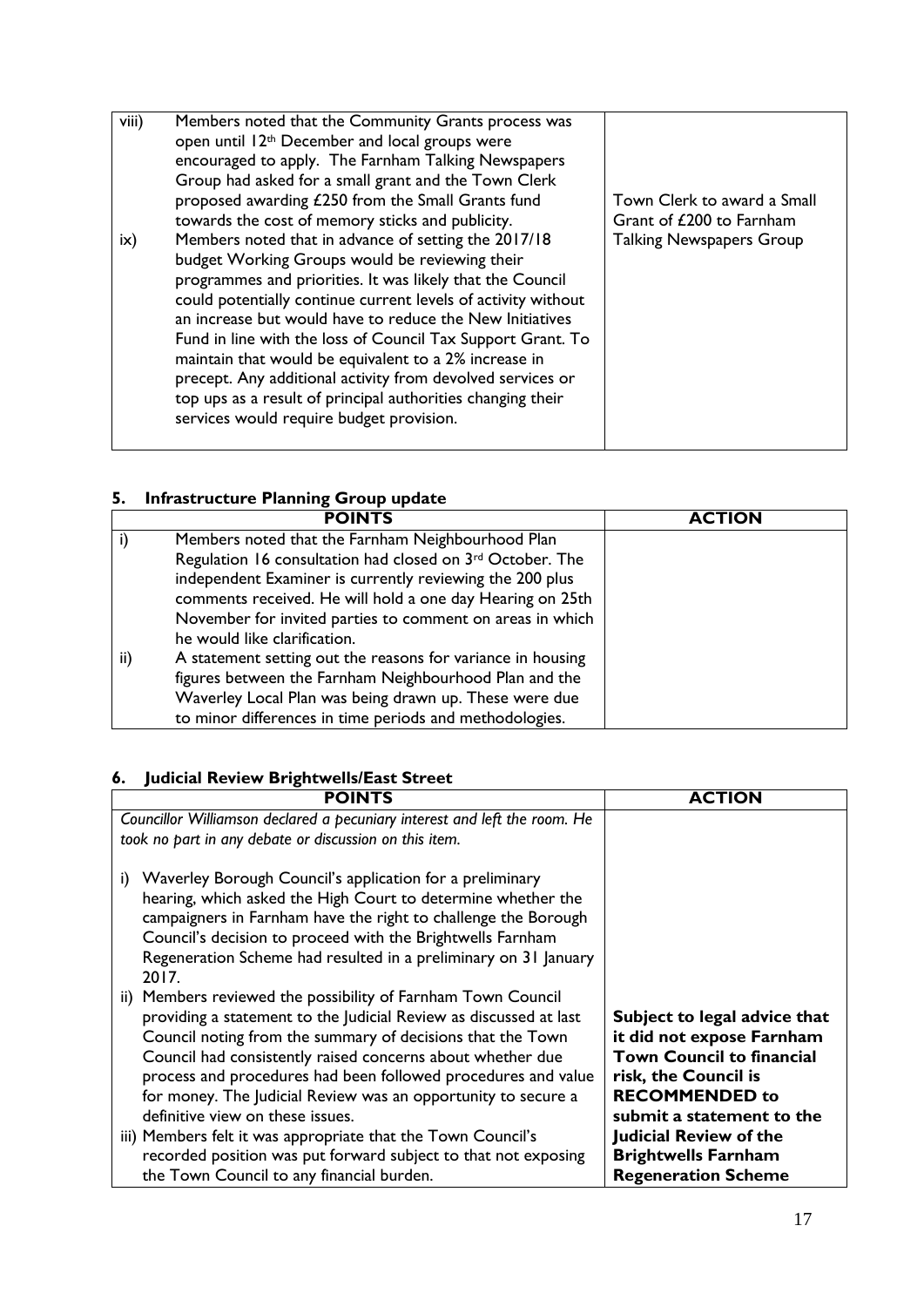| iv) From advice received to date the Town Council could make such  | setting out the historic      |
|--------------------------------------------------------------------|-------------------------------|
| a statement without financial impact however further clarity was   | concerns and aspirations for  |
| requested in one area (over standing). If the campaigners were     | the future of the site raised |
| deemed not to have sufficient status to bring the challenge the    | by the Town Council as set    |
| preliminary hearing may take the view that the Town Council's      | out in Annex I to these       |
| input would offer sufficient status for the Judicial Review to     | minutes.                      |
| proceed. Advice to date suggested that if this were the case the   |                               |
| Town Council would still not incur any financial liability however |                               |
| Town Clerk was asked to confirm this ahead of Council.             |                               |
|                                                                    |                               |

*Cllr Williamson rejoined the meeting at this point.*

## **7. Contracts and Property Update including disposal of obsolete items**

| Members noted the list of assets for disposal which<br>i)<br>comprised computers, laptops, monitors and mobile phones<br>Items to be disposed.<br>that were no longer supported and obsolete<br>Members received Notes of the meeting of the Assets Task<br>$\mathsf{ii}$<br>Group held on 24th October. They noted that the fitting of<br><b>Business and Contracts</b><br>snow guards to the Town Council Offices and replacement of<br>Officer to progress<br>a missing ridge tile would be funded from the property<br>maintenance budget.<br>The Town Clerk would meet with the Trustees of<br>iii)<br>Wrecclesham Community Centre to discuss action points<br>arising from the recent Health and Safety audit. |  |
|-----------------------------------------------------------------------------------------------------------------------------------------------------------------------------------------------------------------------------------------------------------------------------------------------------------------------------------------------------------------------------------------------------------------------------------------------------------------------------------------------------------------------------------------------------------------------------------------------------------------------------------------------------------------------------------------------------------------------|--|
|                                                                                                                                                                                                                                                                                                                                                                                                                                                                                                                                                                                                                                                                                                                       |  |
|                                                                                                                                                                                                                                                                                                                                                                                                                                                                                                                                                                                                                                                                                                                       |  |
|                                                                                                                                                                                                                                                                                                                                                                                                                                                                                                                                                                                                                                                                                                                       |  |
|                                                                                                                                                                                                                                                                                                                                                                                                                                                                                                                                                                                                                                                                                                                       |  |
|                                                                                                                                                                                                                                                                                                                                                                                                                                                                                                                                                                                                                                                                                                                       |  |
|                                                                                                                                                                                                                                                                                                                                                                                                                                                                                                                                                                                                                                                                                                                       |  |
|                                                                                                                                                                                                                                                                                                                                                                                                                                                                                                                                                                                                                                                                                                                       |  |
|                                                                                                                                                                                                                                                                                                                                                                                                                                                                                                                                                                                                                                                                                                                       |  |
|                                                                                                                                                                                                                                                                                                                                                                                                                                                                                                                                                                                                                                                                                                                       |  |
|                                                                                                                                                                                                                                                                                                                                                                                                                                                                                                                                                                                                                                                                                                                       |  |
|                                                                                                                                                                                                                                                                                                                                                                                                                                                                                                                                                                                                                                                                                                                       |  |
| Members noted a quote had been received for the<br>It is RECOMMENDED<br>iv)                                                                                                                                                                                                                                                                                                                                                                                                                                                                                                                                                                                                                                           |  |
| restoration of the bench in Boots courtyard and advice from<br>that the Town Clerk be                                                                                                                                                                                                                                                                                                                                                                                                                                                                                                                                                                                                                                 |  |
| the artist was awaited. Members asked that the Town Clerk<br>authorised to agree                                                                                                                                                                                                                                                                                                                                                                                                                                                                                                                                                                                                                                      |  |
| discuss further improvements in the area with Boots<br>improvements with                                                                                                                                                                                                                                                                                                                                                                                                                                                                                                                                                                                                                                              |  |
| <b>Boots as required</b><br>including potentially replacing the grill underneath the bench.                                                                                                                                                                                                                                                                                                                                                                                                                                                                                                                                                                                                                           |  |
| The Assets Task Group would receive a report at its next<br>v)                                                                                                                                                                                                                                                                                                                                                                                                                                                                                                                                                                                                                                                        |  |
| meeting on the five year plan for Council owned property.                                                                                                                                                                                                                                                                                                                                                                                                                                                                                                                                                                                                                                                             |  |
| It was noted that brick pillars would be built at Badshot Lea<br>vi)                                                                                                                                                                                                                                                                                                                                                                                                                                                                                                                                                                                                                                                  |  |
| Cemetery to enclose water points as at West Street and that                                                                                                                                                                                                                                                                                                                                                                                                                                                                                                                                                                                                                                                           |  |
| arrangements had been made for the cleaning of the historic                                                                                                                                                                                                                                                                                                                                                                                                                                                                                                                                                                                                                                                           |  |
| milestones at no cost. Advice would be sought as to any                                                                                                                                                                                                                                                                                                                                                                                                                                                                                                                                                                                                                                                               |  |
| further restoration requirements.                                                                                                                                                                                                                                                                                                                                                                                                                                                                                                                                                                                                                                                                                     |  |
| Members noted that Christmas lights would be installed<br>vii)                                                                                                                                                                                                                                                                                                                                                                                                                                                                                                                                                                                                                                                        |  |
| shortly with new lights at Downing Street, The Maltings and                                                                                                                                                                                                                                                                                                                                                                                                                                                                                                                                                                                                                                                           |  |
| the Orangeries in the Town Centre as well as at the Co-op                                                                                                                                                                                                                                                                                                                                                                                                                                                                                                                                                                                                                                                             |  |
| in Wrecclesham and blizzard lights in the trees at the<br><b>Business and Contracts</b>                                                                                                                                                                                                                                                                                                                                                                                                                                                                                                                                                                                                                               |  |
| Almshouses in Castle Street. Applications were being made<br>Officer to supply<br><b>Councillor Frost with</b>                                                                                                                                                                                                                                                                                                                                                                                                                                                                                                                                                                                                        |  |
| for further lights though it was unclear whether Surrey<br>County Council would be able to approve them this year.<br>details of the outstanding                                                                                                                                                                                                                                                                                                                                                                                                                                                                                                                                                                      |  |
| Power bollards would be fitted in Castle Street shortly.<br>Christmas light                                                                                                                                                                                                                                                                                                                                                                                                                                                                                                                                                                                                                                           |  |
| applications.<br>Additional lights this year would be funded from the                                                                                                                                                                                                                                                                                                                                                                                                                                                                                                                                                                                                                                                 |  |
| Christmas lights budget with any additional cost being met                                                                                                                                                                                                                                                                                                                                                                                                                                                                                                                                                                                                                                                            |  |
| from the New Initiatives Fund. Members asked whether a<br><b>Business and Contracts</b>                                                                                                                                                                                                                                                                                                                                                                                                                                                                                                                                                                                                                               |  |
| Christmas Tree be placed at the Station.<br>Officer to pursue.                                                                                                                                                                                                                                                                                                                                                                                                                                                                                                                                                                                                                                                        |  |
| viii) Waverley Borough Council had now proposed that the                                                                                                                                                                                                                                                                                                                                                                                                                                                                                                                                                                                                                                                              |  |
| transfer of the Borelli Shelter in Gostrey Meadow to the                                                                                                                                                                                                                                                                                                                                                                                                                                                                                                                                                                                                                                                              |  |
| Town Council be under a 10 year full repairing lease. It was                                                                                                                                                                                                                                                                                                                                                                                                                                                                                                                                                                                                                                                          |  |
| agreed this should be subject to further discussion as the cost                                                                                                                                                                                                                                                                                                                                                                                                                                                                                                                                                                                                                                                       |  |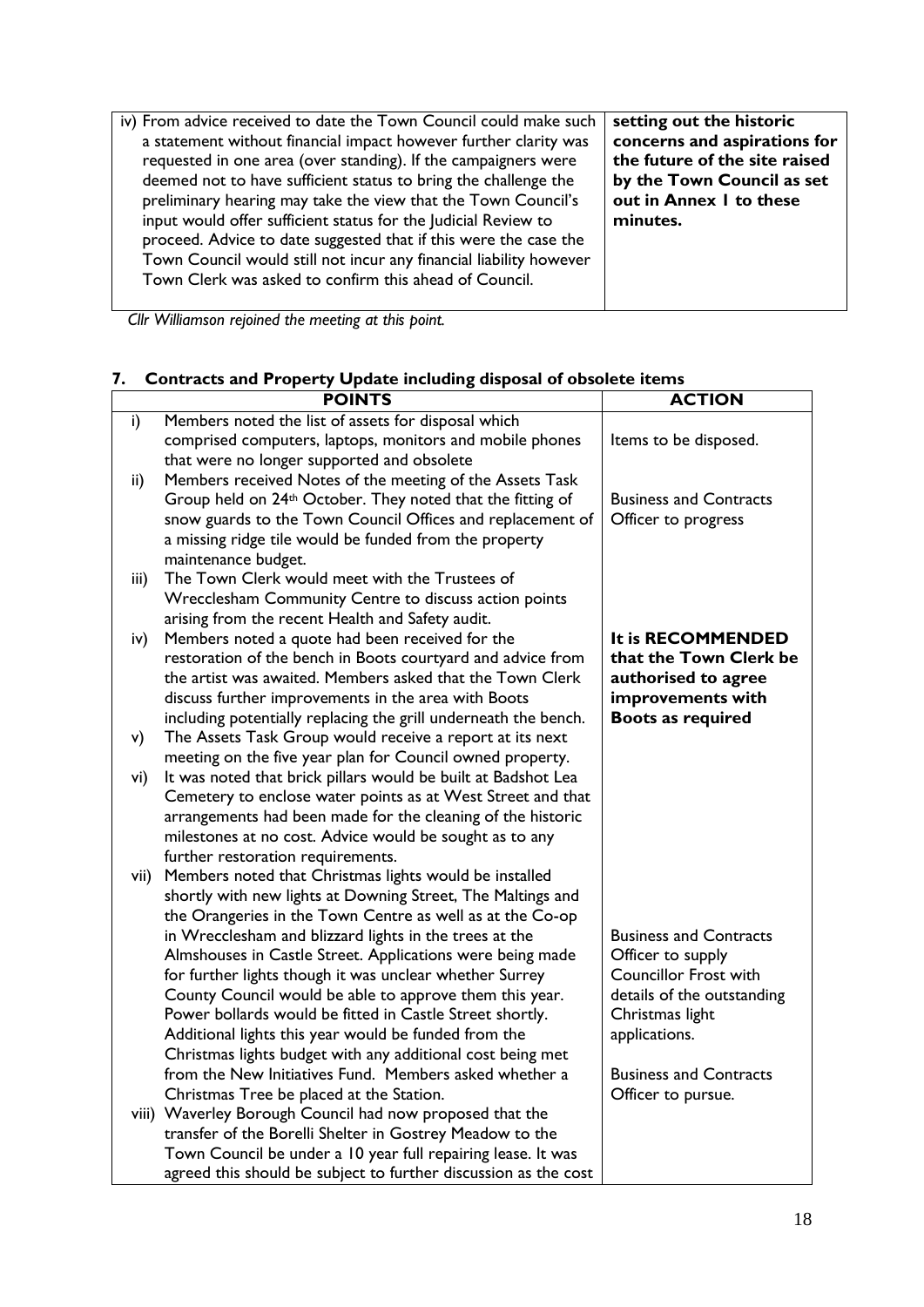| to the Town Council would be disproportionate for the<br>benefit and the Council had been expecting a 99 year lease at<br>a peppercorn rent. This was hoped to be resolved for Spring<br>2017.                                                        |  |
|-------------------------------------------------------------------------------------------------------------------------------------------------------------------------------------------------------------------------------------------------------|--|
| Councillor Frost rejoined the meeting at this point.                                                                                                                                                                                                  |  |
| Councillor Frost advised that the Hale Chapels Trust bid to<br>IX)<br>the Surrey County Council Improvement Fund had been<br>unsuccessful this year but would be welcomed for<br>resubmission next year when the project was more fully<br>developed. |  |

#### **8. Emergency Plan Review**

|     | <b>POINTS</b>                                                 | <b>ACTION</b>                   |
|-----|---------------------------------------------------------------|---------------------------------|
|     | Members noted that a Community resilience workshop was        | Assistant Town Clerk to liaise  |
|     | being planned with Waverley Borough and Surrey County         | with Waverley and Surrey        |
|     | Councils. It was likely to be held at the Maltings and aimed  | officers over the timing of the |
|     | to provide residents with an understanding of risk,           | community resilience event.     |
|     | reassurance on the role of statutory authorities, the ability |                                 |
|     | to make personal plans and an understanding of how            |                                 |
|     | residents could help others more vulnerable.                  |                                 |
| ii) | Members agreed it would be preferable to hold the event in    |                                 |
|     | January to allow appropriate publicity.                       |                                 |

### **9. Consultations from external bodies**

|      | <b>POINTS</b>                                                | <b>ACTION</b>                 |
|------|--------------------------------------------------------------|-------------------------------|
| a i) | Members noted the Government consultation on the             | It is RECOMMENDED             |
|      | extension of Referendum principles to parish council         | that Farnham Town             |
|      | precepts. The proposal was that larger Councils, being       | <b>Council objects to the</b> |
|      | those where both the precept for 2016/17 was at least        | <b>Governments proposals</b>  |
|      | £500,000 and the Band D equivalent for 2016/17 exceeded      | to extend precept             |
|      | £75.46 would trigger a referendum should they propose a      | capping referendum            |
|      | precept of 2% or more. There were exceptions if the          | principles to Town and        |
|      | increased precept related to responsibilities transferred    | <b>Parish Councils on the</b> |
|      | from principal councils.                                     | grounds discussed             |
| ii)  | It was noted that Farnham Town Council would not be          | including that they           |
|      | affected by the proposals in 2017/18 however the             | would damage localism         |
|      | consultation also asked for views on extension of the        | by undermining the            |
|      | capping threshold to all parish councils. The cost of a      | freedom and flexibility       |
|      | referendum was estimated at £40,000 whereas a 2%             | to raise resources            |
|      | increase in precept would generate £20,000.                  | deemed necessary              |
| iii) | The National Association of Local Councils was               | locally to invest in          |
|      | recommending its members object to the proposals which       | valued local services.        |
|      | would damage localism by undermining the freedom and         |                               |
|      | flexibility to raise resources deemed necessary locally to   |                               |
|      | invest in valued local service. This was particularly        |                               |
|      | important when town and parish councils were increasingly    |                               |
|      | being asked to provide discretionary services that principal | It is RECOMMENDED             |
|      | authorities found themselves obliged to withdraw from.       | that Farnham Town             |
|      |                                                              | Council respond to the        |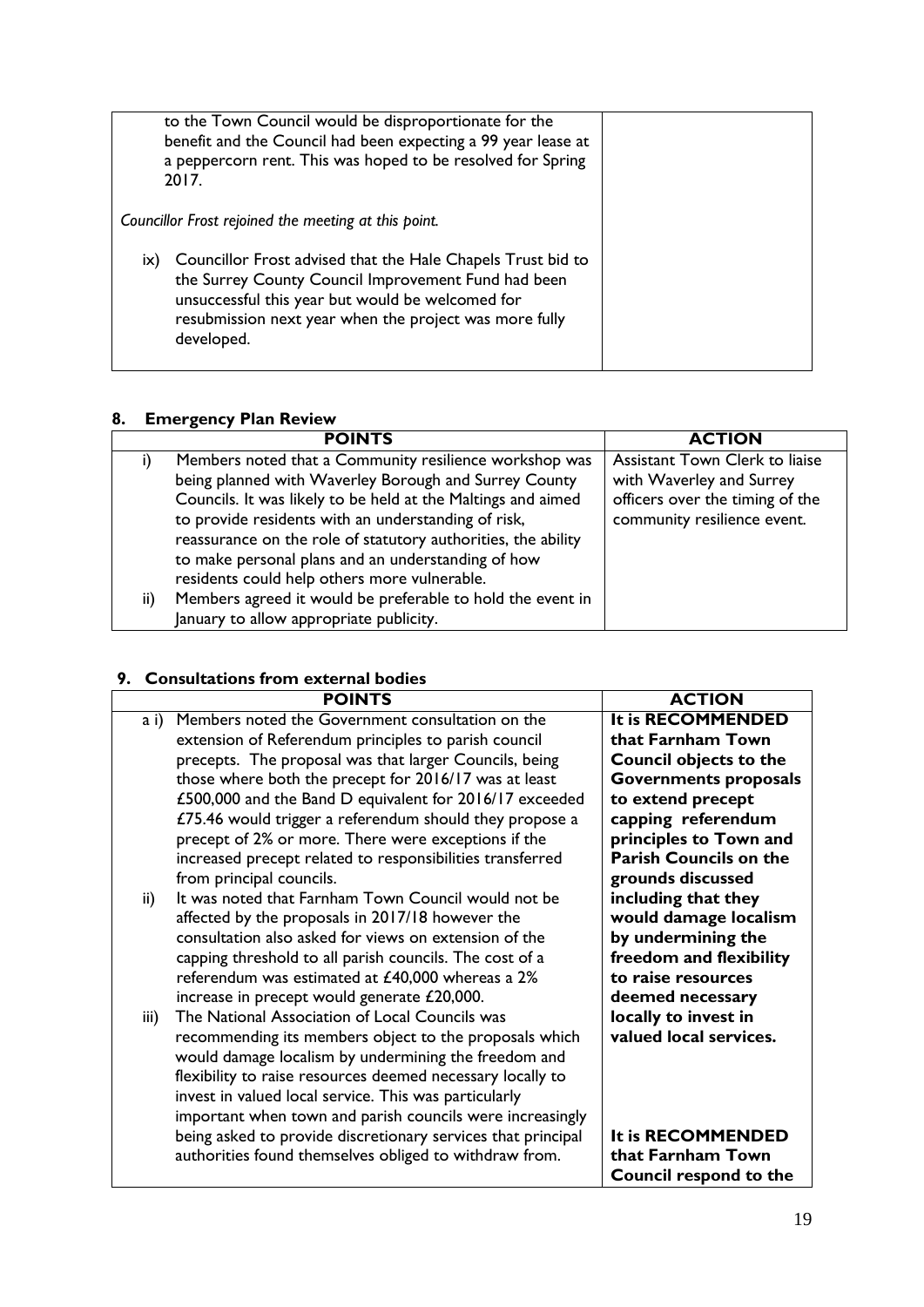b) Members noted the current consultation on School Admissions by Surrey County Council and in particular the proposal to reduce the Published Admission Number of St Andrews C of E Infant School from 40 to 30. Members agreed that 30 was a more manageable number and should help with the future of the school which the Town Council was keen to see maintained.

**Surrey County Council consultation on School Admissions, welcoming the reduction in the PAN for St Andrews Infants C of E School and supporting the retention of the school.**

#### **10. Town Clerk update**

|      | <b>POINTS</b>                                               | <b>ACTION</b>                |
|------|-------------------------------------------------------------|------------------------------|
| i)   | Members noted progress on two freedom of information        |                              |
|      | requests. One related to neighbourhood planning and was     |                              |
|      | redirected to Waverley Borough Council. The other was a     |                              |
|      | long standing enquiry and had been withdrawn but replaced   |                              |
|      | by a Data Access request. This would be reviewed by the     |                              |
|      | Council's Insurers.                                         |                              |
| ii)  | Councillor Frost reported that the new railway station car  |                              |
|      | park was open and the Station had been very pleased with    |                              |
|      | the Council's stakeholder management.                       |                              |
| iii) | Thames Water had advised that they would be replacing the   |                              |
|      | temporary waste pipe at the side of the Castle with one     |                              |
|      | that would be buried using directional drilling.            | It is RECOMMENDED            |
| iv)  | The Town Clerk advised that the Council was responsible     | that Farnham Town            |
|      | for nominating two trustees to the Farnham Parochial        | <b>Council nominate Will</b> |
|      | Charities. Members agreed that it would be helpful to       | <b>Smythe, Joanne Elliot</b> |
|      | nominate up to four and endorsed the nominations of Will    | and Katherine Bridge as      |
|      | Smythe, Joanne Elliot and Katherine Bridge. The Parochial   | <b>Trustees of the</b>       |
|      | Charities were likely to be considered an exempt charity by | <b>Farnham Parochial</b>     |
|      | the Charity Commission if their income was less than        | Charity.                     |
|      | $£5,000$ per year.                                          |                              |
| v)   | Members agreed that the Strategic Planning workshop         | Town Clerk to arrange a      |
|      | should now be held in January to inform the setting of the  | Members Strategic Planning   |
|      | precept.                                                    | workshop in January.         |
| vi)  | Members noted that Farnham Town Council had been            |                              |
|      | asked if it would accept a nomination to enter Britain in   | It is RECOMMENDED            |
|      | Bloom 2017. Members agreed that the offer should be         | that Farnham Town            |
|      | accepted as the project had proved highly successful in     | <b>Council accept the</b>    |
|      | motivating volunteering across the Town.                    | nomination to enter          |
| vii) | Members congratulated Councillor Cockburn on achieving      | Britain in Bloom 2017.       |
|      | runner up in the Councillor of the Year competition, which  |                              |
|      | covered more than 10,000 towns and parishes.                |                              |

#### **11. Date and time of next meeting**

| <b>POINTS</b>                                            | <b>ACTION</b>           |
|----------------------------------------------------------|-------------------------|
| Members agreed that the next meeting would take place on | Town Clerk to circulate |
| Tuesday 6th December 2016 at 9.30am                      | agenda                  |
|                                                          |                         |

The meeting ended at 11:35am.

Notes written by Ian Kershaw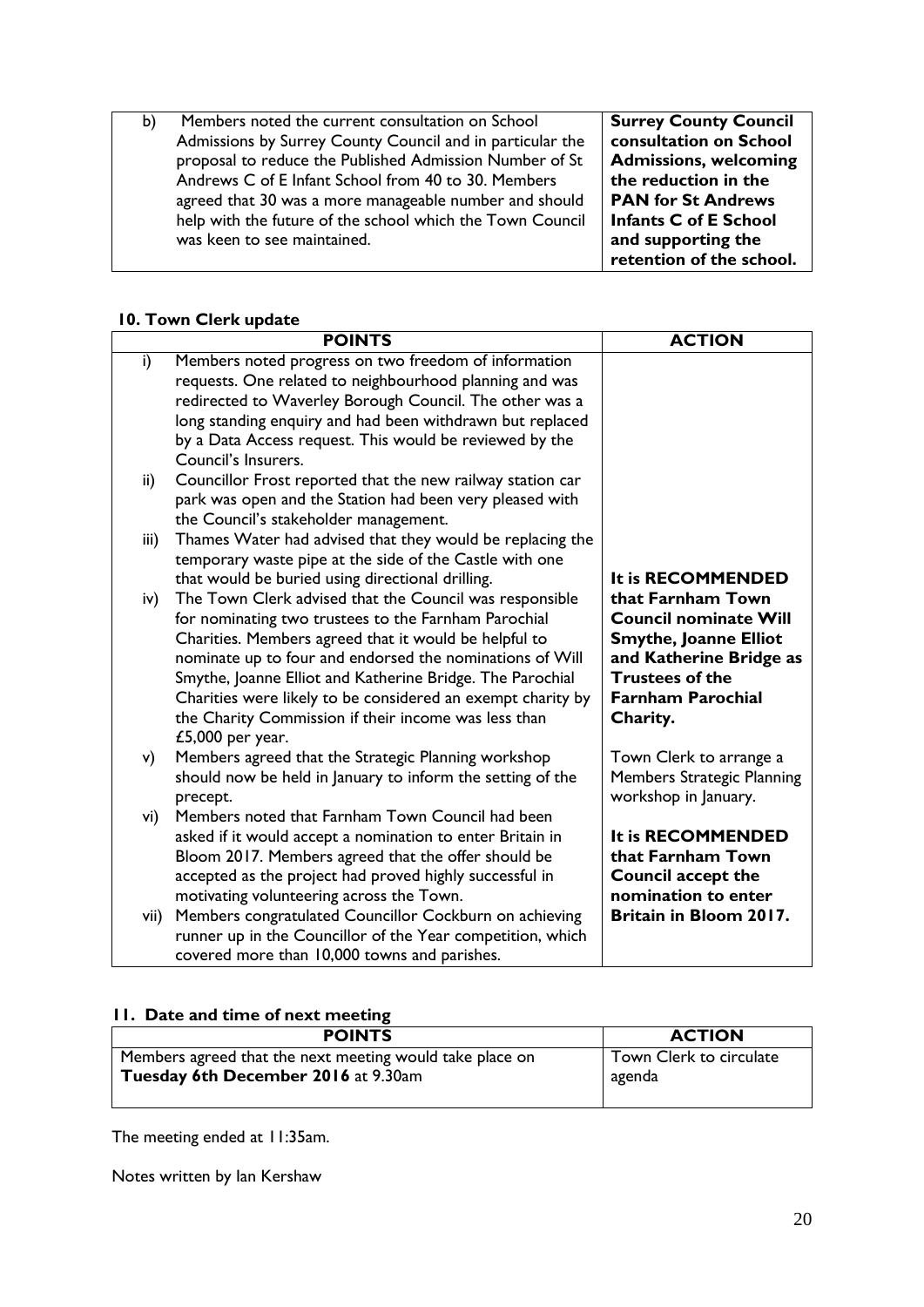



**Notes** Tourism and Events Working Group

**Time and date** 9.30 am on Tuesday 1st November 2016

# Report to follow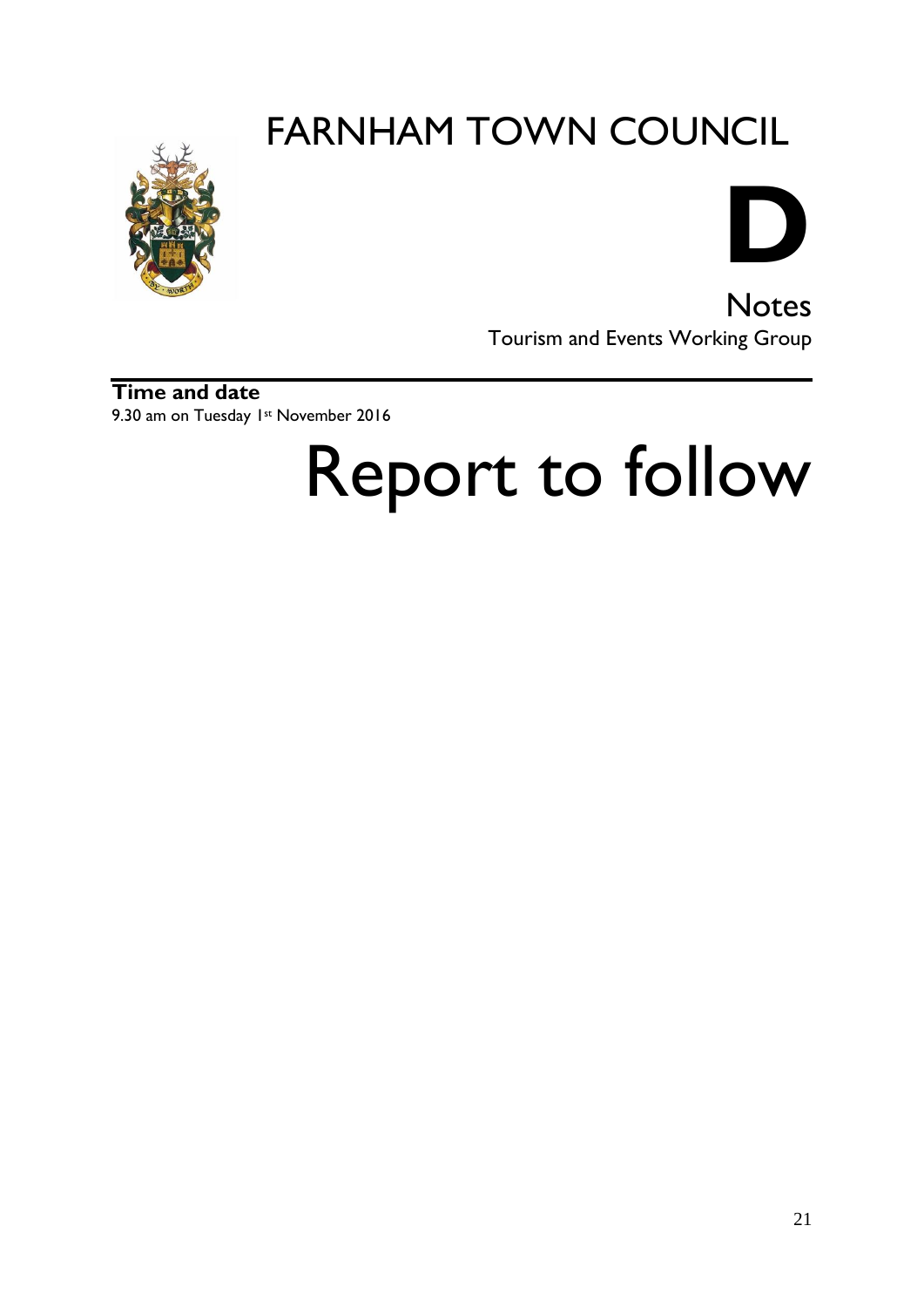



**Notes** Planning & Licensing Consultative Group

**Time and date** 9.30 am on Monday 3 October 2016

**Place** Council Chamber, South Street, Farnham

#### **Planning & Licensing Consultative Group Members Present**

Councillor J Williamson (Chair) Councillor J Fraser Councillor M Hyman Councillor A Macleod Councillor K Mirylees

**Other Councillors in attendance: Councillor D Beaman** 

**Officers in attendance:** Ian Kershaw

**NOTE: The comments and observations from Waverley Borough Councillors are preliminary ones prior to consideration at Borough Council level and are based on the evidence and representations to the Town Council.**

- **1) Apologies**  Councillors Cockburn, Dunsmore and Ricketts.
- **2) Declarations of Interest** None.
- **3. Applications Considered by the Planning & Licensing Consultative Group on 3 October 2016**

#### **Borough Council Planning Applications**

#### **Farnham Bourne**

CA/2016/0124 Farnham Bourne Mr A Clout OLD CHURCH LANE FARNHAM CONSERVATION AREA WORKS TO TREES 18 BOURNE GROVE FARNHAM GU10 3QU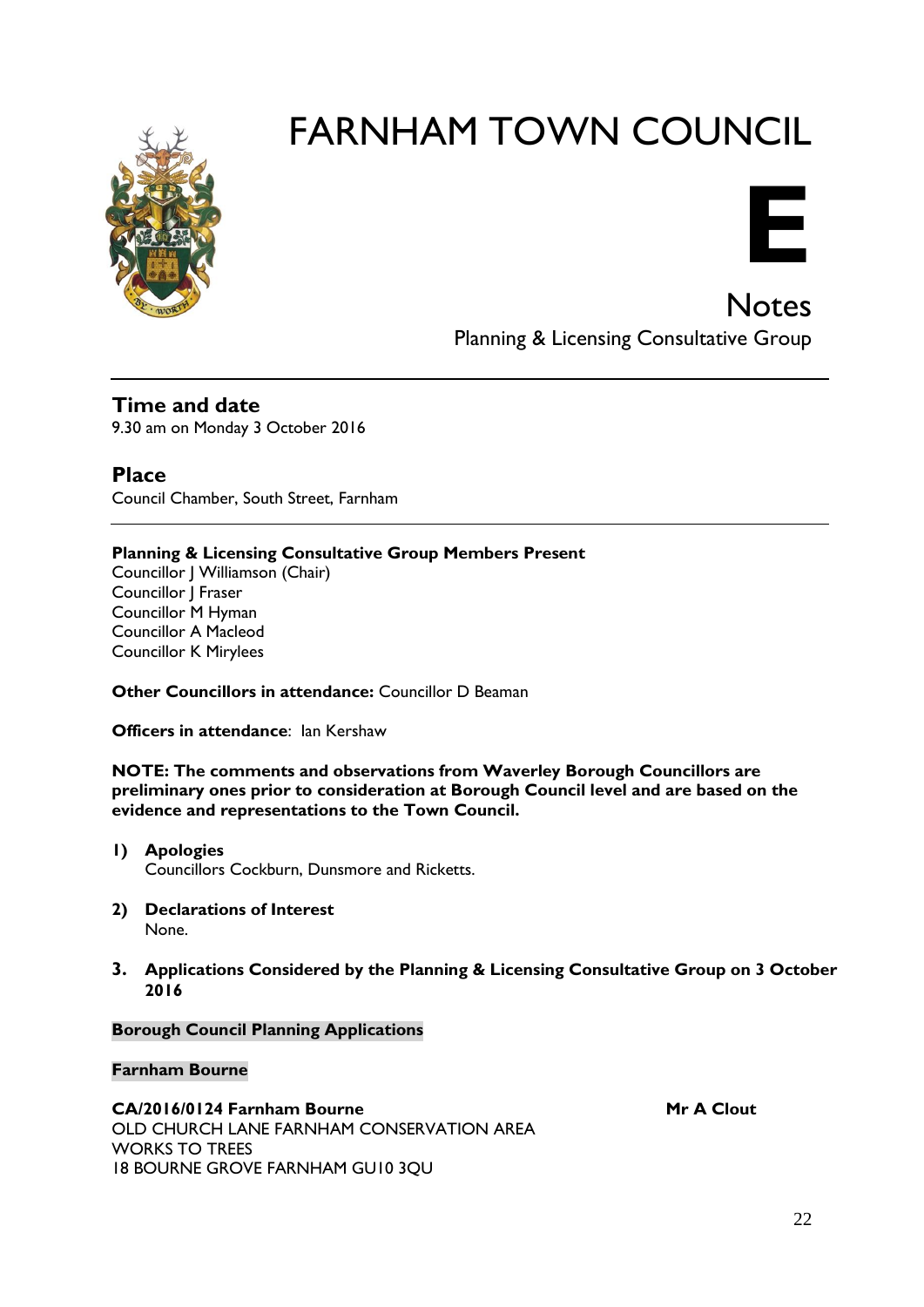**Farnham Town Council has no objections subject to the approval of the Arboricultural Officer, but is concerned about the amount of works to trees across Farnham.**

#### **TM/2016/0164 Farnham Bourne Steve Tester**

APPLICATION FOR WORKS TO TREE SUBJECT OF TREE PRESERVATION ORDER 09/09 8 KILN LANE FARNHAM GU10 3LR

**Farnham Town Council has no objections subject to the approval of the Arboricultural Officer, but is concerned about the amount of works to trees across Farnham.**

#### WA/2016/1838 Farnham Bourne **Rachel Kellas**

Application under Section 73 to vary Condition 1 of WA/2015/2307 (plan numbers) to allow for the removal of one of the 'retained' trees and an amendment to the driveway shape. LAND TO REAR OF LODGE HILL WOOD, 106 LODGE HILL ROAD, FARNHAM GU10 3RD **Farnham Town Council strongly objects to the unnecessary removal of this tree. The application is in an area covered by saved policy BE3. The Council is concerned to maintain the well wooded character of the area and the tree lined ridge.**

#### **Farnham Castle**

**WA/2016/1843 Farnham Castle Gemma Paterson** Listed Building consent for internal and external alterations. TOWN HALL BUILDINGS, THE BOROUGH, FARNHAM GU9 7NT **The council deferred consideration of this application pending a site visit.**

#### **WA/2016/1842 Farnham Castle Gemma Paterson**

Change of use of first and second floor from Class B1 (office) use to Class C3 (residential) to form 9 flats and alterations including the construction of 3 dormer windows. TOWN HALL BUILDINGS, THE BOROUGH, FARNHAM GU9 7NT **The council deferred consideration of this application pending a site visit.**

#### **WA/2016/1863 Farnham Castle Castle Kayleigh Taylor**

Certificate of Lawfulness under Section 192 for erection of a single storey outbuilding. WELLS COPSE, CHAMBER LANE, FARNHAM GU10 5ET **Farnham Town Council has no objections.**

#### **WA/2016/1846 Farnham Castle Zyra Knight**

Listed Building consent to display non illuminated sign. 1-2 TOWN HALL BUILDINGS, THE BOROUGH, FARNHAM GU9 7ND **Farnham Town Council has no objections**

#### **WA/2016/1845 Farnham Castle Zyra Knight**

Display of non illuminated fascia sign. 1-2 TOWN HALL BUILDINGS, THE BOROUGH, FARNHAM GU9 7ND **Farnham Town Council has no objections.**

#### **Farnham Firgrove**

**NMA/2016/0161 Farnham Firgrove Mrs M Knight** 

Amendment to WA/2016/0524 for alterations to elevation. ROWALLAN, 20 TREBOR AVENUE, FARNHAM GU9 8JH

**Farnham Town Council has no objections subject to the alterations being in keeping with the Farnham Design statement and all materials being in keeping with the existing.**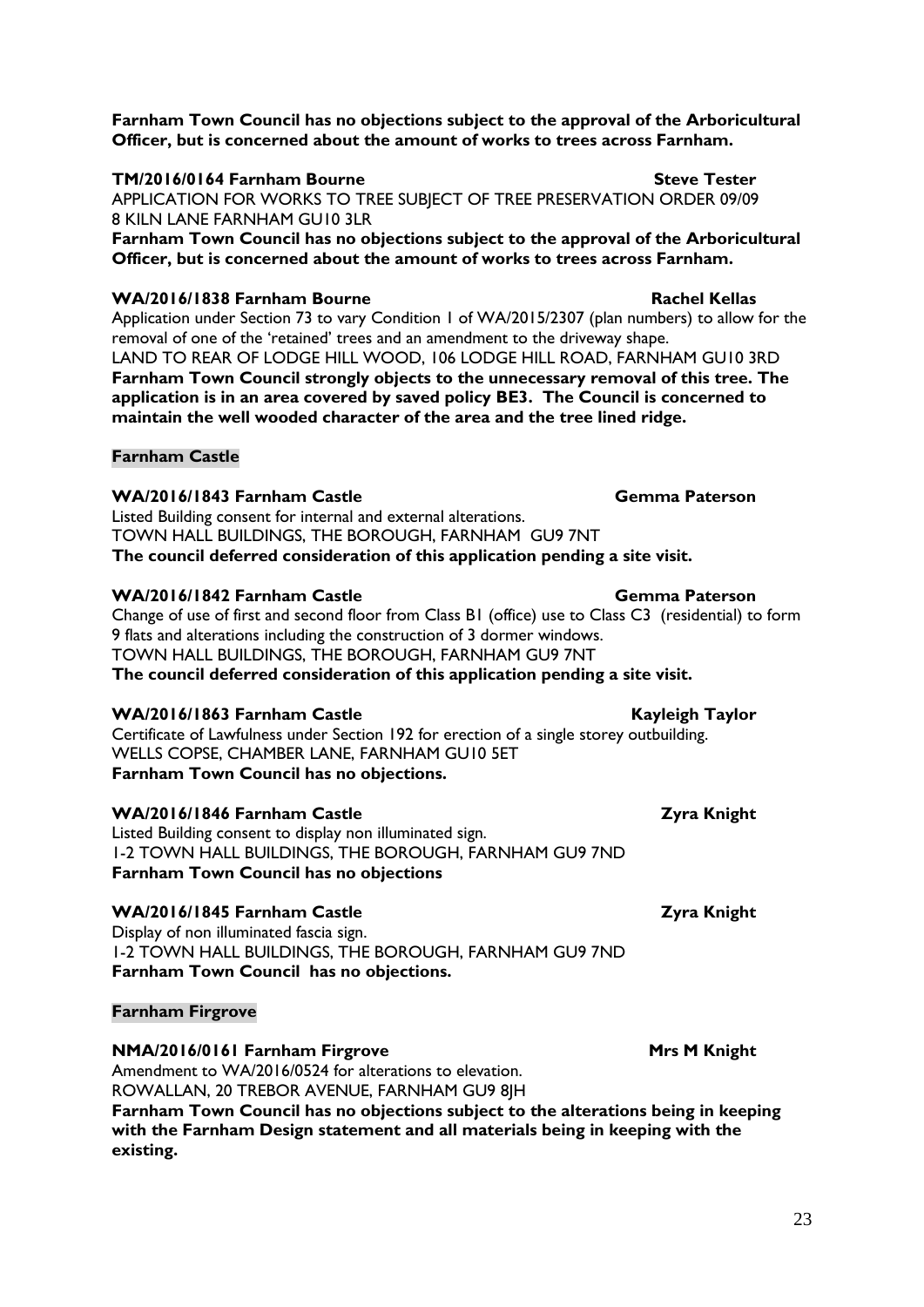### **WA/2016/1867 Farnham Firgrove Kate Ingram**

Erection of single storey rear extension; erection of side porch and alterations (revision of WA/2016/1274).

101 WEYDON HILL ROAD, FARNHAM GU9 8NZ

**Farnham Town Council has no objections subject to the extension and alterations being in keeping with the Farnham Design Statement and all materials being in keeping with existing.**

**WA/2016/1836 Farnham Firgrove Zyra Knight** Alteration to existing dropped kerb. 23 RIDGWAY ROAD, FARNHAM GU9 8NN **Farnham Town Council has no objections.**

#### **Farnham Hale and Heath End**

#### WA/2016/1816 Farnham Hale and Heath End Kayleigh Taylor Erection of extensions and alterations.

36 WILLOW WAY, FARNHAM GU9 0NU

**Farnham Town Council has no objections subject to the extensions and alterations being in keeping with the Farnham Design Statement and all materials used being in keeping with existing.**

### WA/2016/1832 Farnham Hale and Heath End **Zyra Knight**

Erection of extension to existing garage. KARIBA, 55 OAST HOUSE CRESCENT, FARNHAM GU9 0NP

**Farnham Town Council has no objections subject to the extension being in keeping with the Farnham Design Statement and all materials used in keeping with existing.**

#### WA/2016/1850 Farnham Hale and Heath End Kate Ingram

Erection of extensions and alterations.

19 WEST AVENUE, FARNHAM GU9 0RH

**Farnham Town Council has no objections subject to the extensions and alterations being in keeping with the Farnham Design Statement and all materials used being in keeping with existing.**

#### **Farnham Moor Park**

## **WA/2016/1810 Farnham Moor Park Ruth Dovey Ruth Dovey**

Change of use of dwelling (use Class C3) to house in multiple occupation (HMO) (use Class C4) for occupation by more than six persons together with erection of a first floor extension and alterations.

22 DOLLIS DRIVE, FARNHAM GU9 9QD

**Farnham Town Council strongly objects to this application which is out of character with the area and requests that enforcement action is taken to ensure that all necessary regulations are being complied with.**

## **WA/2016/1817 Farnham Moor Park Ruth Dovey**

Erection of an extension and dormer windows to allow additional habitable accommodation. 20 PARK ROAD, FARNHAM GU9 9QN

**Farnham Town Council has no objections subject to the extension being in keeping with the Farnham Design Statement and all materials being in keeping with existing.**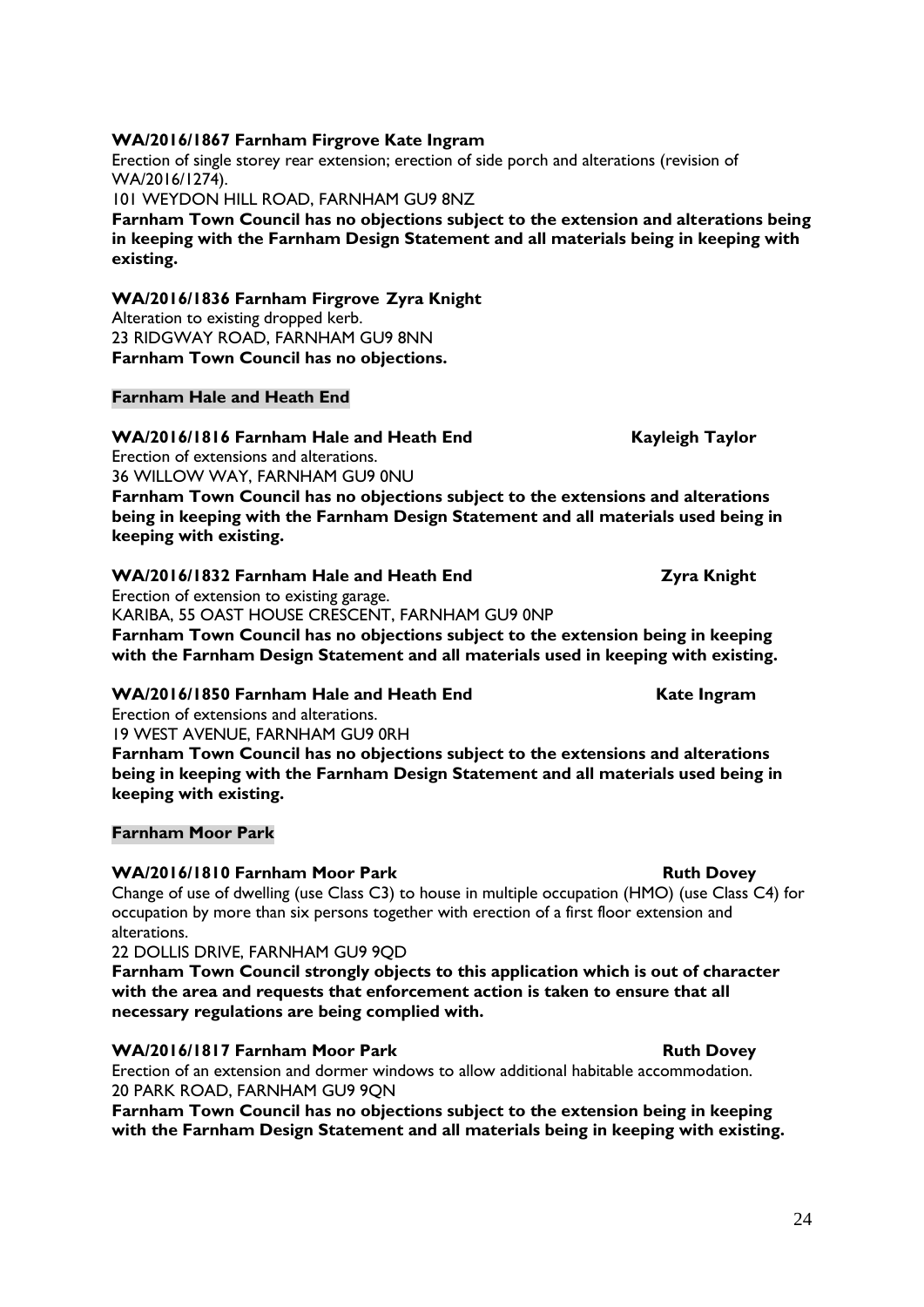#### **Farnham Shortheath and Boundstone**

**WA/2016/1873 Farnham Shortheath and Boundstone Rachel Kellas** Application under Section 73 to vary Condition 1 of WA/2015/2294 (approved plans) to allow alterations to roof design for plots A8 and A9. 40 WEYDON LANE, FARNHAM GU9 8UP **Farnham Town Council has no objections.**

**WA/2016/1825 Farnham Shortheath and Boundstone Kayleigh Taylor** Erection of annex/garage/store building following demolition of existing outbuilding. 35 LITTLE GREEN LANE, FARNHAM GU9 8TF

**Farnham Town Council has no objections subject to the building being in keeping with the Farnham Design Statement and all materials used being in keeping with existing.**

**WA/2016/1839 Farnham Shortheath and Boundstone Kate Ingram** Erection of extensions and alterations. 7 BEACON CLOSE, WRECCLESHAM GU10 4PA

**Farnham Town Council has no objections subject to the extensions and alterations being in keeping with the Farnham Design Statement and all materials used being in keeping with existing.**

#### **Farnham Weybourne and Badshot Lea**

**WA/2016/1834 Farnham Weybourne and Badshot Lea Kayleigh Taylor** Erection of two storey front and rear extensions and alterations including dormer windows. 36 OAKLAND AVENUE, FARNHAM GU9 9DX

**Farnham Town Council has no objections subject to the extensions and alterations being in keeping with the Farnham Design Statement and all materials used being in keeping with existing.**

**WA/2016/1864 Farnham Weybourne and Badshot Lea Kayleigh Taylor**

Erection of single storey front extension. 71 BADSHOT PARK, BADSHOT LEA GU9 9NE

**Farnham Town Council has no objections subject to the extension being in keeping with the Farnham Design Statement and all materials used being in keeping with existing.**

#### **WA/2016/1849 Farnham Weybourne and Badshot Lea Kate Ingram** Display of illuminated and non illuminated signs.

J SAINSBURY PLC, WATER LANE, FARNHAM GU9 9NJ

**Farnham Town Council objects to the application on the grounds of its adverse effect on the viability of town centre stores.**

**WA/2016/1848 Farnham Weybourne and Badshot Lea Kate Ingram** Erection of a retail unit with associated illuminated adverts together with motorcycle and bicycle parking.

J SAINSBURY PLC, WATER LANE, FARNHAM GU9 9NJ

**Farnham Town Council objects to the application on the grounds of its adverse effect on the viability of town centre stores.**

**WA/2016/1874 Farnham Weybourne and Badshot Lea Gemma Paterson** Application under Section 73 to vary condition 1 of WA/2015/0429 (approved plans) to allow changes to site layout including car parking; alterations to elevations of building and materials. LAND OFF WILKINSON WAY, MONKTON LANE, FARNHAM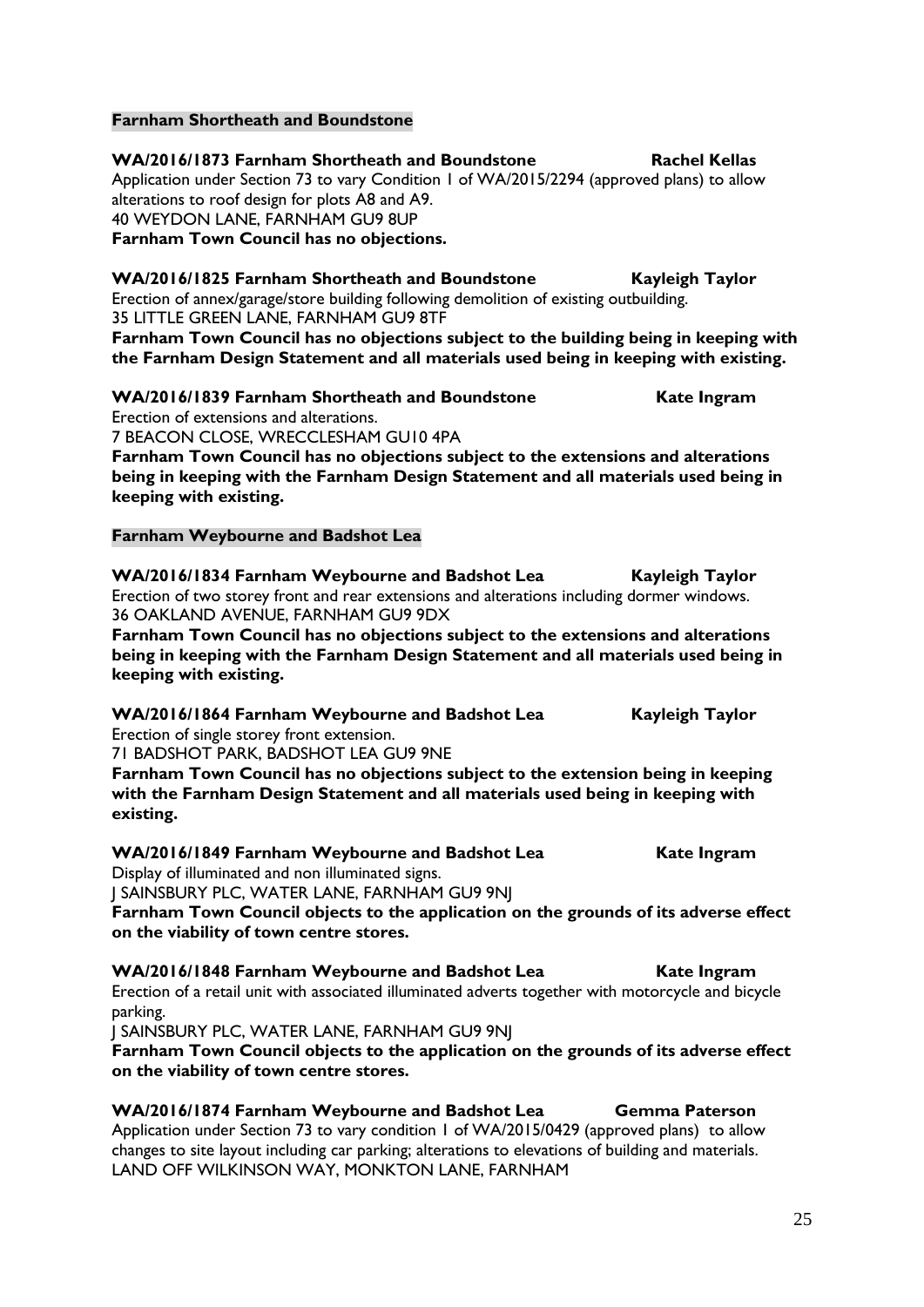**Farnham Town Council has no objections subject to being in keeping with the Farnham Design Statement and all materials being in keeping with existing.**

#### **Farnham Wrecclesham and Rowledge**

**WA/2016/1811 Farnham Wrecclesham and Rowledge Ruth Dovey** 

Construction of a battery energy storage facility.

COMLEY RECLAIM, 70 WRECCLESHAM HILL, WRECCLESHAM GU10 4JX **Farnham Town Council strongly objects to this application which is out of character for the area, which is an area of great landscape value. There would be a negative visual impact from the large containers and palisade fencing. The application will generate background noise which will impact on local amenity. The fencing and noise will also impact local wildlife. The application is inappropriately sited next to a new housing development.** 

**WA/2016/1812 Farnham Wrecclesham and Rowledge Ruth Dovey** Erection of 2 dwellings, associated garaging and formation of a new access from Gardener's Hill Road (revision of WA/2016/1127).

LAND BETWEEN 26 AND 28 ON WEST SIDE OF GARDENERS HILL ROAD, LOWER BOURNE **Farnham Town Council strongly objects to the intensification of development. The application is contrary to Policy BE3. Farnham Town Council is also concerned about the intensification of traffic and consequent road safety.**

**WA/2016/1876 Farnham Wrecclesham and Rowledge Kate Ingram** Construction of new north west boundary treatment. BOUNDARY VIEW, WESTFIELD LANE, WRECCLESHAM GU10 4QP

**Farnham Town Council objects to the application because of impact on amenity through the loss of hedgerows and current trees. As well as amenity value the hedgerows should be maintained for environmental reasons.**

**Date of next meeting Monday 17 October 2016** 

**The meeting closed at 10:30am**

**Notes by Ian Kershaw**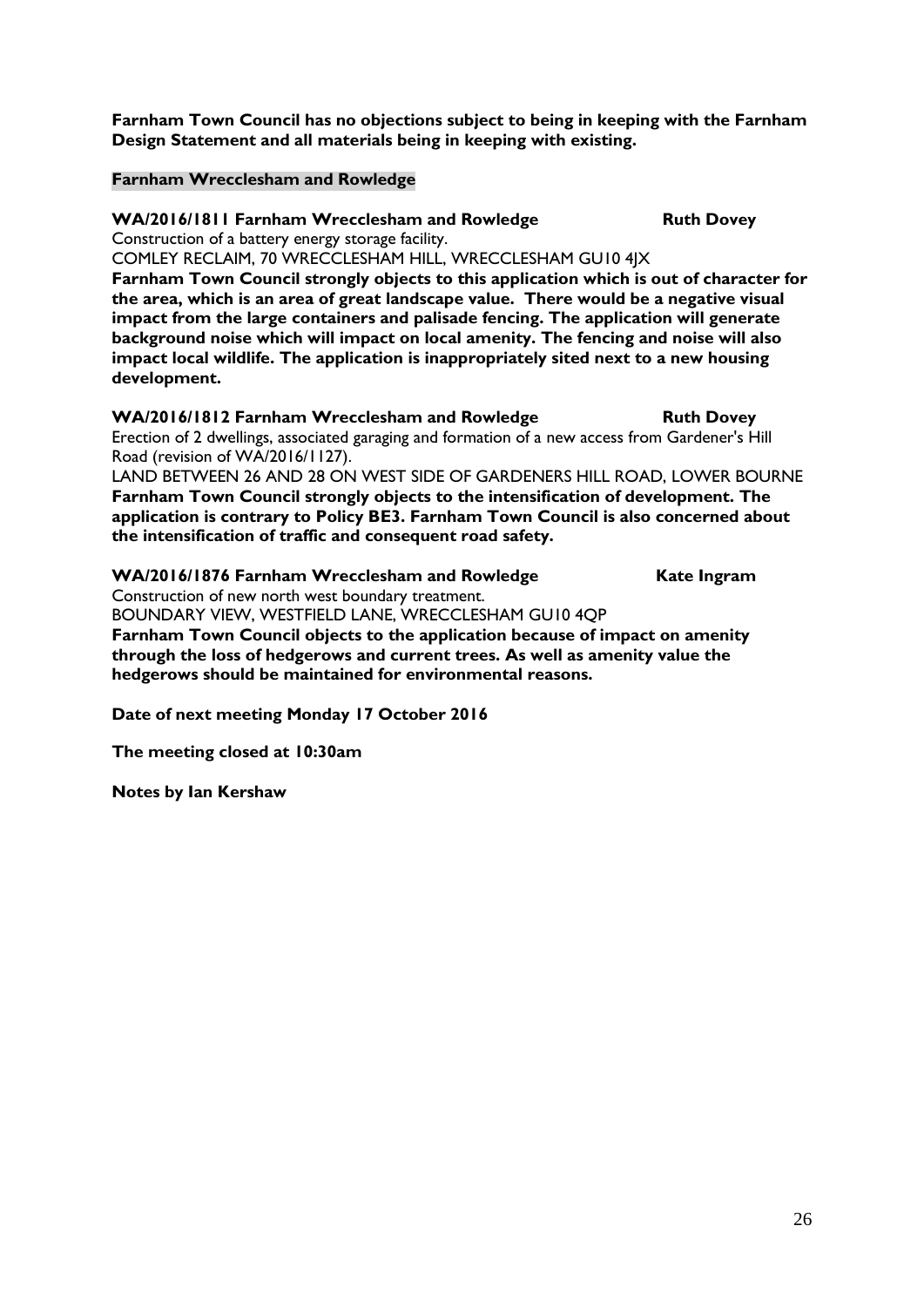

**F Notes** 

Planning & Licensing Consultative Group

**Time and date** 9.30 am on Monday 17 October 2016

**Place** Council Chamber, South Street, Farnham

#### **Planning & Licensing Consultative Group Members Present**

Councillor J Williamson (Chair) Councillor J Fraser Councillor M Hyman Councillor A Macleod Councillor K Mirylees

**Other Councillors in attendance: Councillor D Beaman** 

**Officers in attendance:** Ian Kershaw

**NOTE: The comments and observations from Waverley Borough Councillors are preliminary ones prior to consideration at Borough Council level and are based on the evidence and representations to the Town Council.**

#### **3) Apologies**

Councillors Carole Cockburn, Paula Dunsmore and Jeremy Ricketts.

#### **4) Declarations of Interest**

|                          | Nature of interest (please tick/state<br>as appropriate)                               |       |                                                                    |
|--------------------------|----------------------------------------------------------------------------------------|-------|--------------------------------------------------------------------|
| <b>Agenda Item</b><br>No | I am a Waverley<br><b>Borough</b><br><b>Councillor/Surrey</b><br>County<br>Councillor* | Other | Type of interest (disclosable<br>pecuniary or Other) and<br>reason |
| PRA/2016/0020            | Cllr   Williamson                                                                      |       | Personal                                                           |
| PRA/2016/0020            | Cllr   Fraser                                                                          |       | Personal                                                           |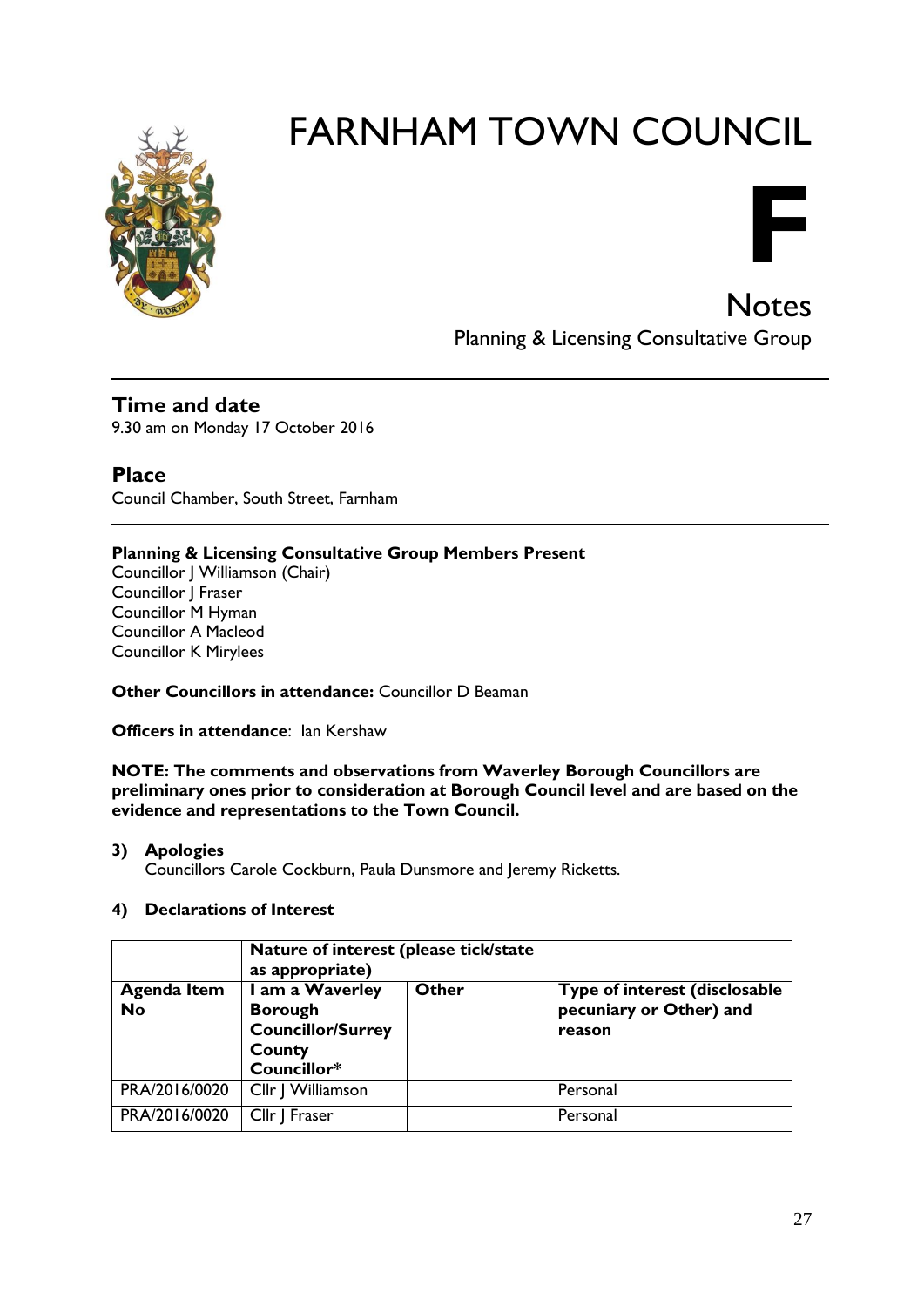#### **3. Applications considered by the Planning and Licensing Consultative Group on 17 October 2016**

#### **Borough Council Planning Applications**

#### **Farnham Bourne**

**WA/2016/1880 Farnham Bourne Kate Ingram** 

Erection of a detached garage. 5 LITTLE AUSTINS ROAD, FARNHAM GU9 8JR **Farnham Town Council has no objections.**

#### WA/2016/1955 Farnham Bourne **Manual Staddon** Philippa Staddon

Erection of extensions and alterations. 118 BURNT HILL ROAD, LOWER BOURNE GU10 3LJ **Farnham Town Council has no objections subject to the extensions and alterations being in keeping with the Farnham Design Statement and all materials used being in keeping with existing.**

#### **CA/2016/0127 Farnham Bourne Mr A Clout**

GREAT AUSTINS CONSERVATION AREA Works to trees. 4 LITTLE AUSTINS ROAD FARNHAM GU9 8JR **Farnham Town Council has no objections subject to the approval of the Arboricultural Officer, but is concerned about the amount of works to trees across Farnham.**

#### WA/2016/1914 Farnham Bourne **Kate Ingram**

Erection of two storey extensions and alterations; construction of a new boundary wall and associated works.

67 AVELEY LANE, FARNHAM GU9 8PS

**Farnham Town Council has no objections subject to the extensions and alterations being in keeping with the Farnham Design Statement and all materials used being in keeping with existing.**

#### **WA/2016/1904 Farnham Bourne Zyra Knight**

Erection of extensions and alterations. 109 BURNT HILL ROAD, LOWER BOURNE GU10 3LH **Farnham Town Council has no objections subject to the extensions and alterations being in keeping with the Farnham Design Statement and all materials used being in keeping with existing.**

#### **Farnham Castle**

#### **WA/2016/1843 Farnham Castle Gemma Paterson**

Listed Building consent for internal and external alterations.

TOWN HALL BUILDINGS, THE BOROUGH, FARNHAM GU9 7NT

#### **Farnham Town Council has no objection subject to the comments of the Listed Building Officer.**

#### **WA/2016/1842 Farnham Castle Gemma Paterson**

Change of use of first and second floor from Class B1 (office) use to Class C3 (residential) to form 9 flats and alterations including the construction of 3 dormer windows. TOWN HALL BUILDINGS, THE BOROUGH, FARNHAM GU9 7NT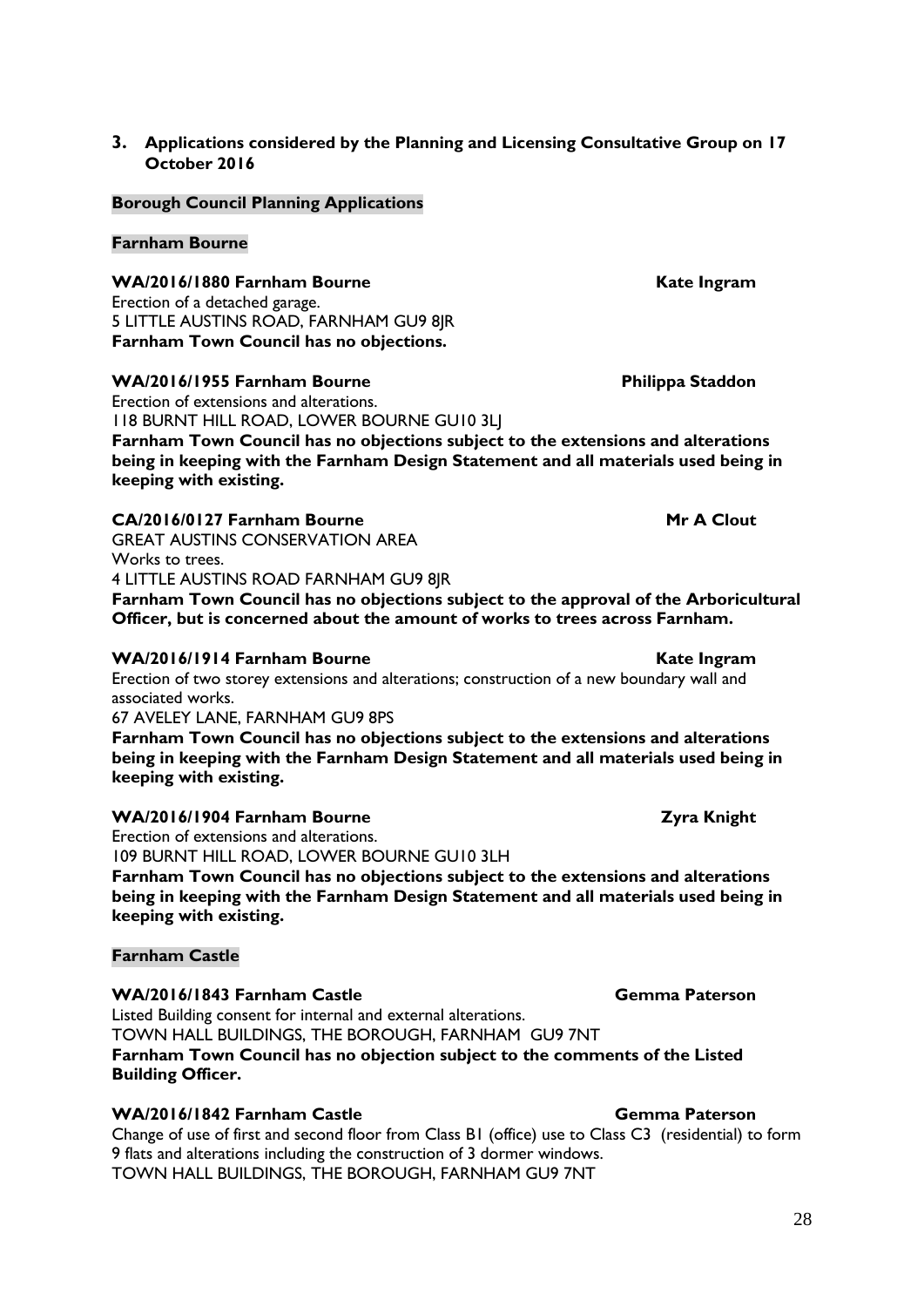#### **Farnham Town Council has no objection subject to the comments of the Listed Building Officer.**

**WA/2016/1895 Farnham Castle Castle Kate Ingram** 

Certificate of Lawfulness under Section 192 for erection of extensions. WILLEY FARM, CHAMBER LANE, FARNHAM GU10 5ES

**Farnham Town Council has no objections subject to the extension being in keeping with the Farnham Design Statement and all materials used being in keeping with existing.**

#### **TM/2016/0170 Farnham Castle Steve Tester**

APPLICATION FOR WORKS TO TREE SUBJECT OF PRESERVATION ORDER FAR 98 53 WEST STREET FARNHAM GU9 7DX

**Farnham Town Council has no objections subject to the approval of the Arboricultural Officer, but is concerned about the amount of works to trees across Farnham.**

#### WA/2016/1935 Farnham Castle **Kate Ingram**

Certificate of Lawfulness under Section 192 for erection of a single storey extension. 28 THREE STILES ROAD, FARNHAM GU9 7DE

**Farnham Town Council has no objections subject to the extension being in keeping with the Farnham Design Statement and all materials used being in keeping with existing.**

#### WA/2016/1956 Farnham Castle Kayleigh Taylor

Certificate of Lawfulness under Section 192 for the erection of extensions and alterations including replacement porch.

WELLS COPSE, CHAMBER LANE, FARNHAM GU10 5ET

**Farnham Town Council has no objections subject to the extension and alterations being in keeping with the Farnham Design Statement and all materials used being in keeping with existing.**

#### **DW/2016/0044 Farnham Castle Kayleigh Taylor**

The erection of a single storey rear extension which would extend beyond the rear wall of the original house by 8.0m, for which the height would be 3.6m, and for which the height of the eaves would be 2.9m.

WELLS COPSE, CHAMBER LANE, FARNHAM GU10 5ET

**Farnham Town Council has no objections subject to the extension being in keeping with the Farnham Design Statement and all materials used being in keeping with existing.**

#### **Farnham Firgrove**

#### WA/2016/1928 Farnham Firgrove **Kate Ingram**

Erection of single storey extensions and alterations to elevations including alterations to existing flat roof.

12 HILLARY ROAD, FARNHAM GU9 8QX

**Farnham Town Council has no objections subject to the extensions and alterations being in keeping with the Farnham Design Statement and all materials used being in keeping with existing.**

#### **WA/2016/1897 Farnham Firgrove Zyra Knight**

Erection of 2 storey side extension following demolition of existing single storey extension. 3 TALBOT ROAD, FARNHAM GU9 8RP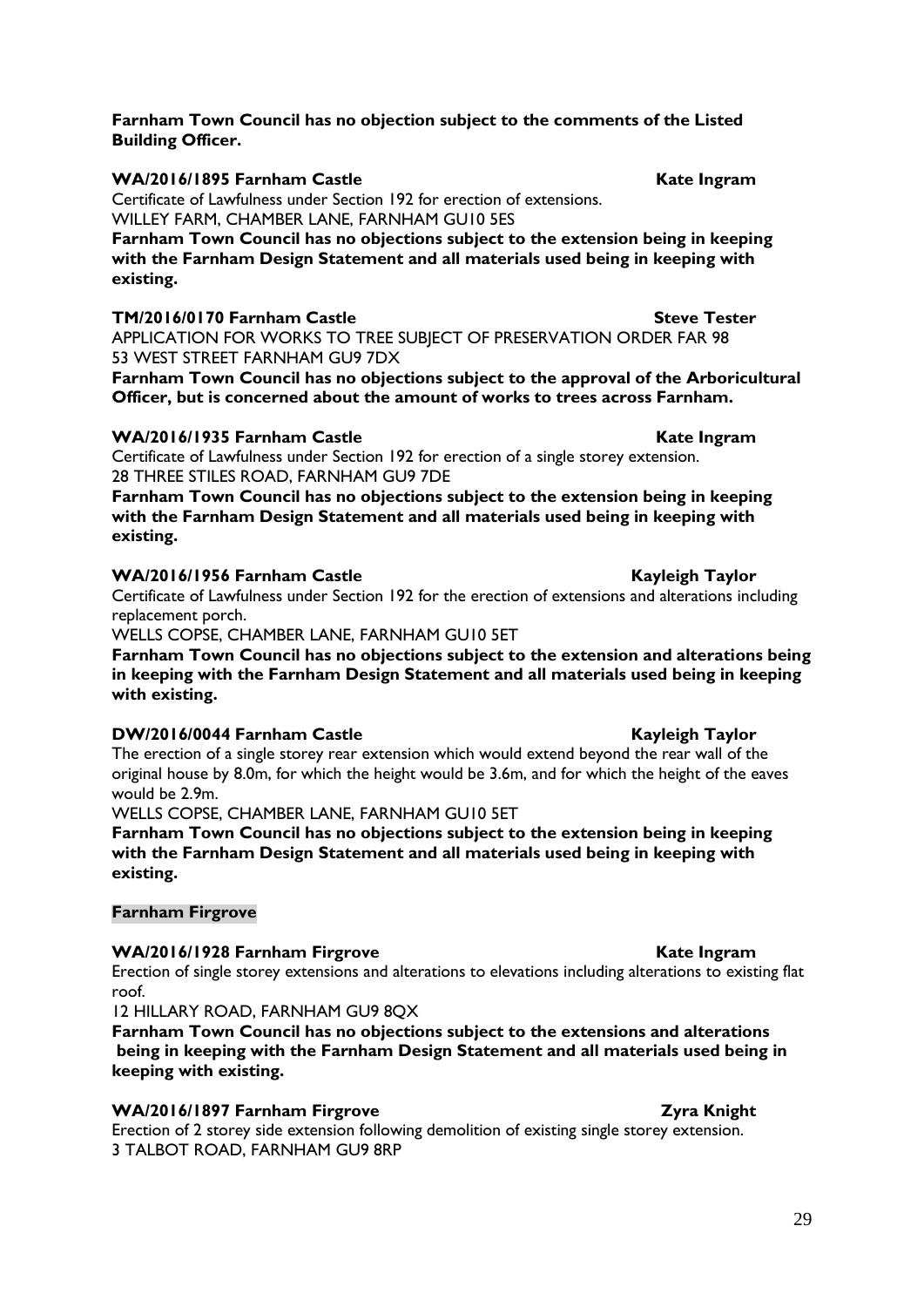**Farnham Town Council has no objections subject to the extension being in keeping with the Farnham Design Statement and all materials used being in keeping with existing.**

**WA/2016/1972 Farnham Firgrove Zyra Knight**

Erection of a porch extension.

10 WAVERLEY LANE, FARNHAM GU9 8BQ

**Farnham Town Council has no objections subject to the extension being in keeping with the Farnham Design Statement and all materials used being in keeping with existing.**

#### **WA/2016/1963 Farnham Firgrove Zyra Knight**

Erection of rear extensions and alterations. 15 SHORTHEATH ROAD, FARNHAM GU9 8SR

**Farnham Town Council has no objections subject to the extensions and alterations being in keeping with the Farnham Design Statement and all materials used being in keeping with existing.**

#### **WA/2016/1906 Farnham Firgrove Ruth Dovey** Ruth Dovey

Erection of a detached dwelling and associated works following demolition of existing garage. LAND AT 33 BRAMBLETON AVENUE, FARNHAM GU9 8RA

**Farnham Town Council objects to the application which will have a detrimental impact on the streetscene arising from the demolition of the garage and the change parking arrangements.**

#### **WA/2016/1936 Farnham Firgrove Kate Ingram**

Certificate of Lawfulness under Section 192 for erection of single storey extension and porch; alterations to elevation and 2 parking spaces.

33 BRAMBLETON AVENUE, FARNHAM GU9 8RA

**Farnham Town Council objects to the application which will have a detrimental impact on the streetscene arising from the demolition of the garage and the change parking arrangements.**

#### **WA/2016/1967 Farnham Firgrove Philippa Staddon**

Erection of two storey side extension and alterations. 53 BRIDGEFIELD, FARNHAM GU9 8AW

**Farnham Town Council has no objections subject to there being no detrimental impact on neighbours' amenity.**

#### **Farnham Hale and Heath End**

**TM/2016/0174 Farnham Hale and Heath End Steve Tester** APPLICATION FOR WORKS TO A TREES SUBJECT TO TREE PRESERVATION ORDER 24/07 THE ELMS ALMA WAY FARNHAM GU9 0QN

**Farnham Town Council has no objections subject to the approval of the Arboricultural Officer, but is concerned about the amount of works to trees across Farnham.**

#### **WA/2016/1979 Farnham Hale and Heath End Zyra Knight**

Erection of a two storey extension, porch and alterations following demolition of existing garage/shed.

8 WEST AVENUE, FARNHAM GU9 0RH

**Farnham Town Council has no objections subject to:**

 **the extensions and alterations being in keeping with the Farnham Design Statement**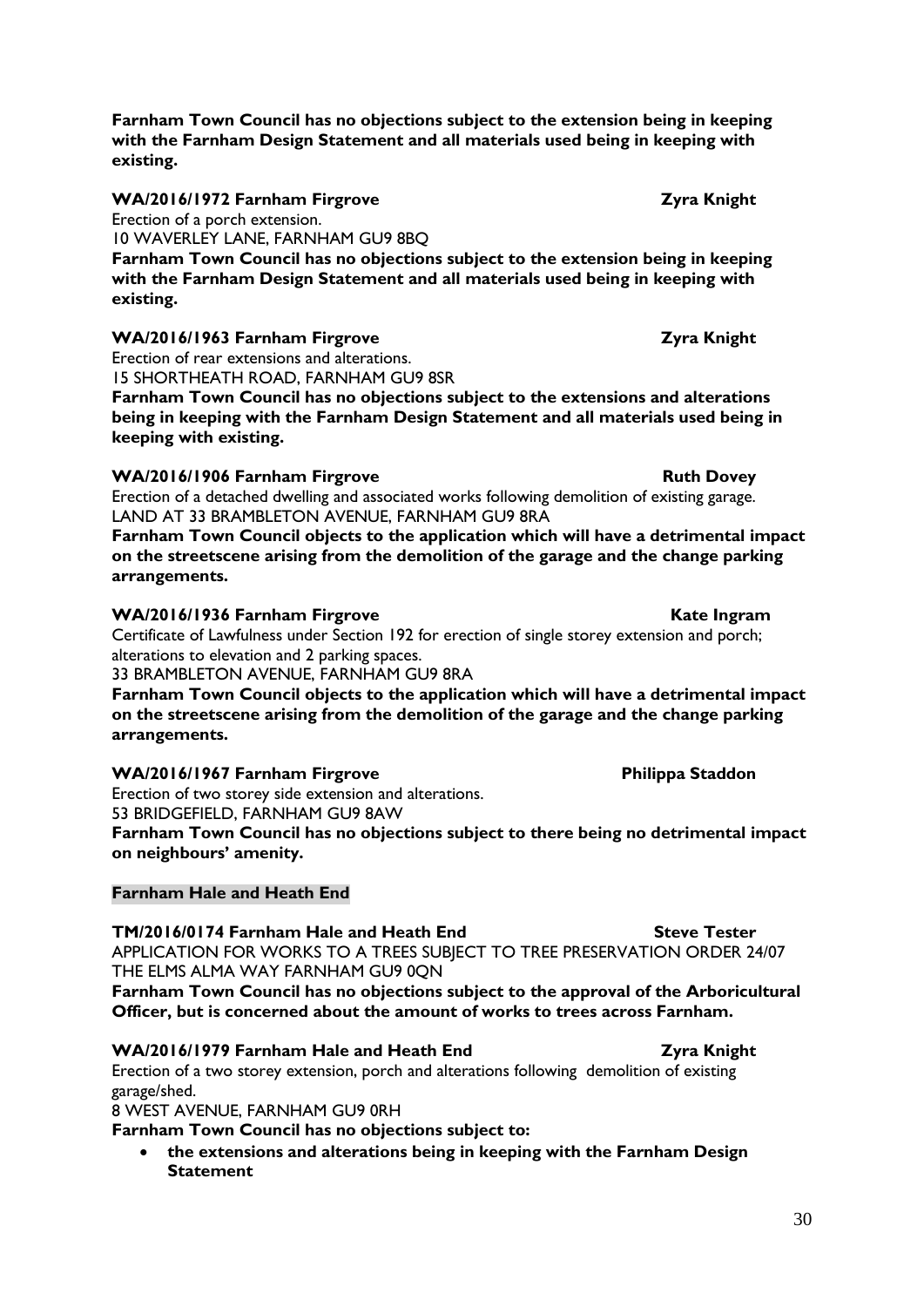#### **all materials used being in keeping with existing and**

**the availability of adequate parking spaces.**

#### **WA/2016/1884 Farnham Hale and Heath End Gemma Paterson**

Installation of 15 m high Phase 5 monopole following removal of the existing 12 m high monopole; the installation of 1 no. BTS 3900A RFC (800) equipment cabinet (measuring 600x480x700mm) following the removal of the existing MHA cabinet (measuring 900x490 TELECOMMUNICATIONS MAST GU0004, FARNBOROUGH ROAD, FARNHAM GU9 9AJ

## **Farnham Town Council has no objections.**

#### **NMA/2016/0175 Farnham Hale and Heath End Mrs M Knight**

Amendment to WA/2014/0976 for alterations to boundary. 73 HEATH LANE, FARNHAM GU9 0PX

**Farnham Town Council objects to the application as it appears to be contrary to the decisions made by the Inspector in APP/R3650/14/2224887 and** 

**APP/R3650/A/14/2228884 and previously when attempts to divide the plot into three were rejected and which would impact on the streetscene and character of the area.**

#### **WA/2016/1960 Rachel Kellas**

Outline application for erection of 4 dwellings and 3 flat s with reserved matters. THE LOBSTER POT, 40 UPPER HALE ROAD, FARNHMA GU9 0NS

**Farnham Town Council objects to the application which is out of character for the area and would have a detrimental impact on the streetscene. The application should be more in keeping with the adjacent newly built terrace.**

#### **Farnham Moor Park**

#### **TM/2016/0166 Farnham Moor Park Steve Tester**

APPLICATION FOR WORKS TO TREES SUBJECT OF TREE PRESERVATION ORDER 34/06 5 HOLLAND CLOSE FARNHAM GU9 8DT

**Farnham Town Council has no objections subject to the approval of the Arboricultural Officer, but is concerned about the amount of works to trees across Farnham.**

#### **WA/2016/1958 Farnham Moor Park Communist Communist Rayleigh Taylor**

Erection of single storey rear extension.

10 WYKEHAM ROAD, FARNHAM GU9 7JR

**Farnham Town Council has no objections subject to the extension being in keeping with the Farnham Design Statement and all materials used being in keeping with existing.**

#### **WA/2016/1890 Farnham Moor Park Channel Communist Communist Park Channel Zyra Knight**

Erection of detached dwelling off existing access and associated works following demolition of the existing attached garage/utility room (revision of WA/2016/1241). LAND AT OAKOVER, 2 OLD COMPTON LANE, FARNHAM GU9 8BS

**Farnham Town Council objects to the application on the grounds that it fails to respect the pattern of development in the local area and represents an over-development of the site. The houses are too close together and the access arrangement is poor.** 

#### **WA/2016/1898 Farnham Moor Park Ruth Dovey** Ruth Dovey

Erection of garage, extension and alterations to existing dwelling to provide an additional dwelling. THE BEECHES, OLD COMPTON LANE, FARNHAM GU9 8EG

**Farnham Town Council has no objections subject to the extension and alterations being in keeping with the Farnham Design Statement and all materials used being in keeping with existing.**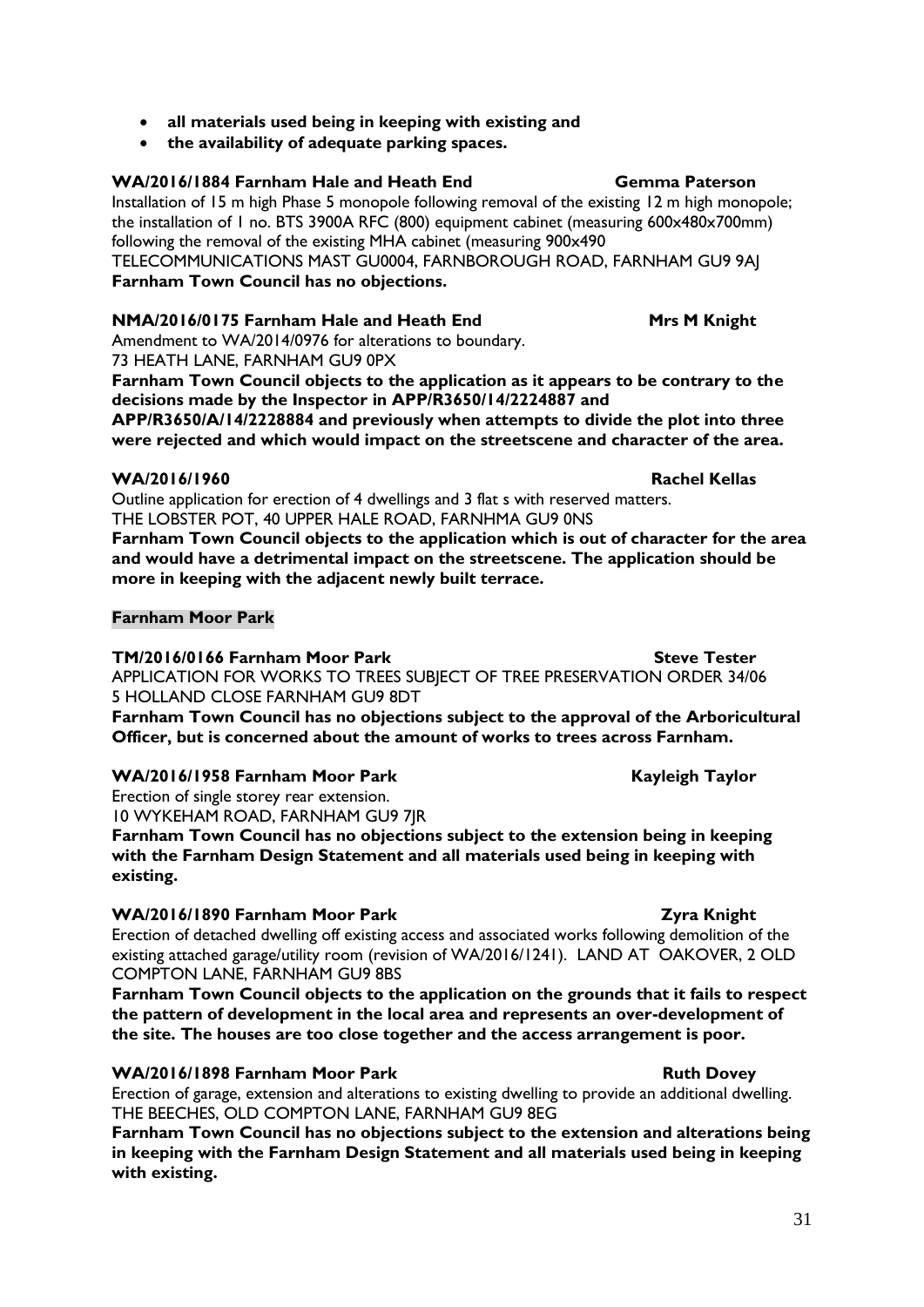#### **WA/2016/1981 Farnham Moor Park Philippa Staddon**

Display of illuminated ATM signage. SIX BELLS SERVICE STATION, HALE ROAD, FARNHAM GU9 9RD **Farnham Town Council has no objections though notes that the display has been in place for 10 months and so asks Waverley Borough Council to take up the issue of late application the applicant.**

#### WA/2016/1980 Farnham Moor Park **Philippa Staddon** Installation of ATM.

SIX BELLS SERVICE STATION, HALE ROAD, FARNHAM GU9 9RD **Farnham Town Council has no objections though notes that the ATM has been in place for 10 months and so asks Waverley Borough Council to take up the issue of late application the applicant.**

#### WA/2016/1931 Farnham Moor Park **Kate Ingram**

Erection of single storey rear extension following demolition of existing conservatory. BEAUFORT HOUSE, 2 BEAUFORT ROAD, FARNHAM GU9 7JP

**Farnham Town Council has no objections subject to the extension being in keeping with the Farnham Design Statement and all materials used being in keeping with existing.**

#### **PRA/2016/0020 Farnham Moor Park Ruth Dovey**

Prior Notification for change of use of a building from Retail (Class A1) to residential (Class C3) to provide one dwelling and associated operational development. 43 EAST STREET, FARNHAM GU9 7SW

**Farnham Town Council has no objection.**

#### **WA/2016/1939 Farnham Moor Park Ruth Dovey** Ruth Dovey

Certificate of Lawfulness under Section 192 for the construction of alternative vehicular access and blocking off of original access.

COMPTONS, COBBETTS RIDGE, FARNHAM GU10 1RQ

**Farnham Town Council objects to the application on the grounds that the new access proposed is unsuitable for vehicles and will result in the loss of hedgerow and green corridor with consequent negative environmental impact.**

#### WA/2016/1968 Farnham Moor Park **Philippa Staddon**

Erection of single storey rear extension and alterations following demolition of existing extension. 5 HALE ROAD, FARNHAM GU9 9QQ

**Farnham Town Council has no objections subject to the extension and alterations being in keeping with the Farnham Design Statement and all materials used being in keeping with existing.**

#### **Farnham Shortheath and Boundstone**

**WA/2016/1937 Farnham Shortheath and Boundstone Zyra Knight**

Erection of a two storey extension following demolition of existing garage and outbuilding. 57 GREEN LANE, FARNHAM GU9 8QE

**Farnham Town Council has no objections subject to the extension being in keeping with the Farnham Design Statement and all materials used being in keeping with existing.**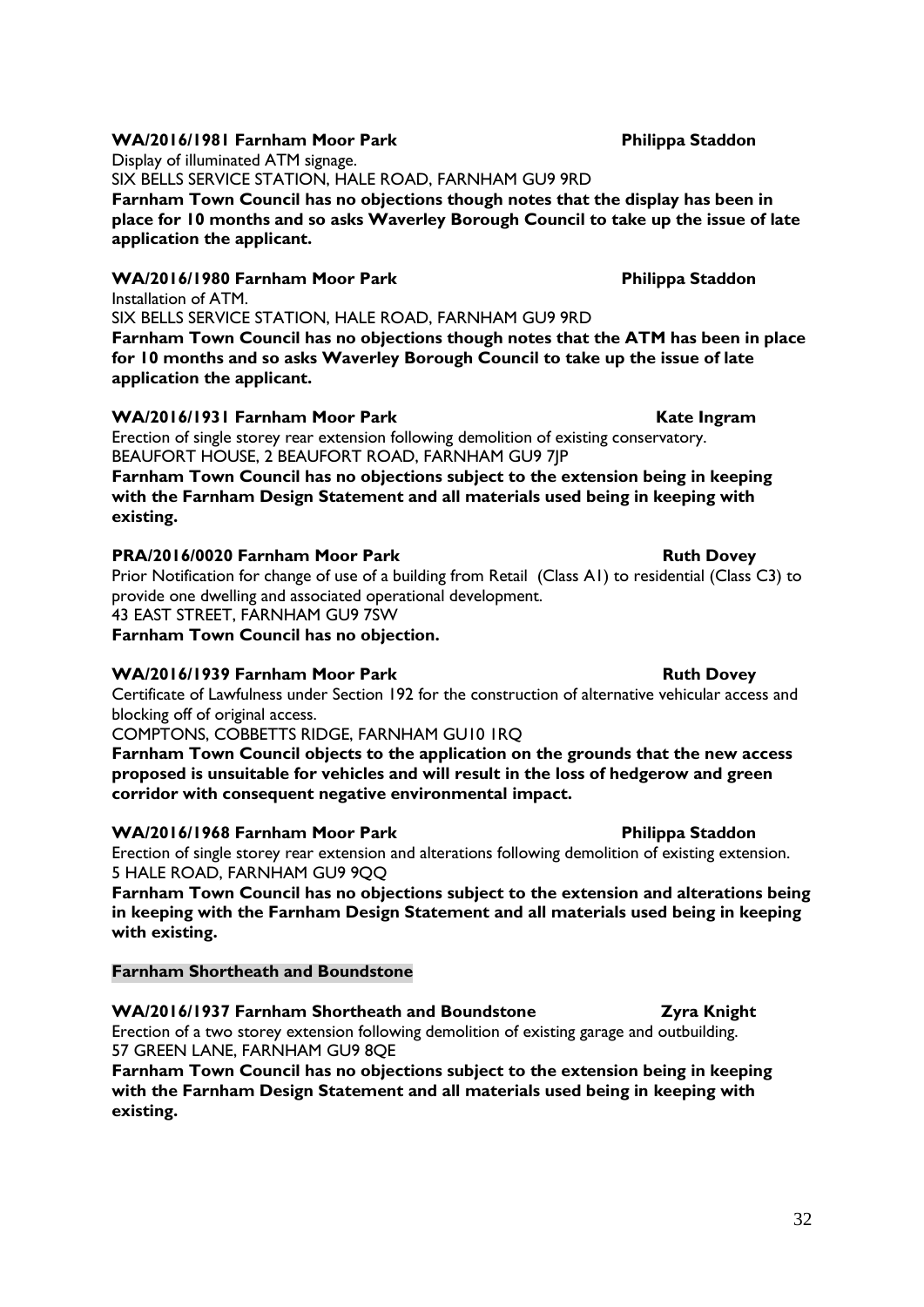#### **Farnham Weybourne and Badshot Lea**

**WA/2016/1891 Farnham Weybourne and Badshot Lea Ruth Dovey** Erection of single storey extensions following demolition of existing extension; alterations to loft space to provide habitable accommodation including a dormer window. 148 WEYBOURNE ROAD, FARNHAM GU9 9HD

**Farnham Town Council has no objections subject to the extensions and alterations being in keeping with the Farnham Design Statement and all materials used being in keeping with existing.**

#### **Farnham Wrecclesham and Rowledge**

**WA/2016/1902 Farnham Wrecclesham and Rowledge Kate Ingram** Erection of a first floor side and single storey rear extensions and alterations. 7 HOLLIS WOOD DRIVE, WRECCLESHAM GU10 4JT

**Farnham Town Council has no objections subject to the extensions and alterations being in keeping with the Farnham Design Statement and all materials used being in keeping with existing.**

**WA/2016/1896 Farnham Wrecclesham and Rowledge Kate Ingram** Erection of extensions and alterations including a dormer window following demolition of existing conservatory.

THE GABLES, 8A POTTERY LANE, WRECCLESHAM GU10 4QG

**Farnham Town Council has no objections subject to the extensions and alterations being in keeping with the Farnham Design Statement and all materials used being in keeping with existing.**

**NMA/2016/0171 Farnham Wrecclesham and Rowledge Mrs M Knight** Amendment to WA/2016/0466 for alterations to elevations, replacement fenestrations and installation of gate. THE ORCHARD HOUSE 2A SCHOOL ROAD, FARNHAM GU10 4BW

**Farnham Town Council has no objections.**

**TM/2016/0176 Farnham Wrecclesham and Rowledge Steve Tester** APPLICATION FOR WORKS TO TREE SUBJECT OF TREE PRESERVATION ORDER 12/99 20 CLARE MEAD, FARNHAM GU10 4BJ

**Farnham Town Council has no objections subject to the approval of the Arboricultural Officer, but is concerned about the amount of works to trees across Farnham.**

**Date of next meeting Monday 31 October 2016** 

**The meeting closed at 11.00am**

**Notes by Ian Kershaw**